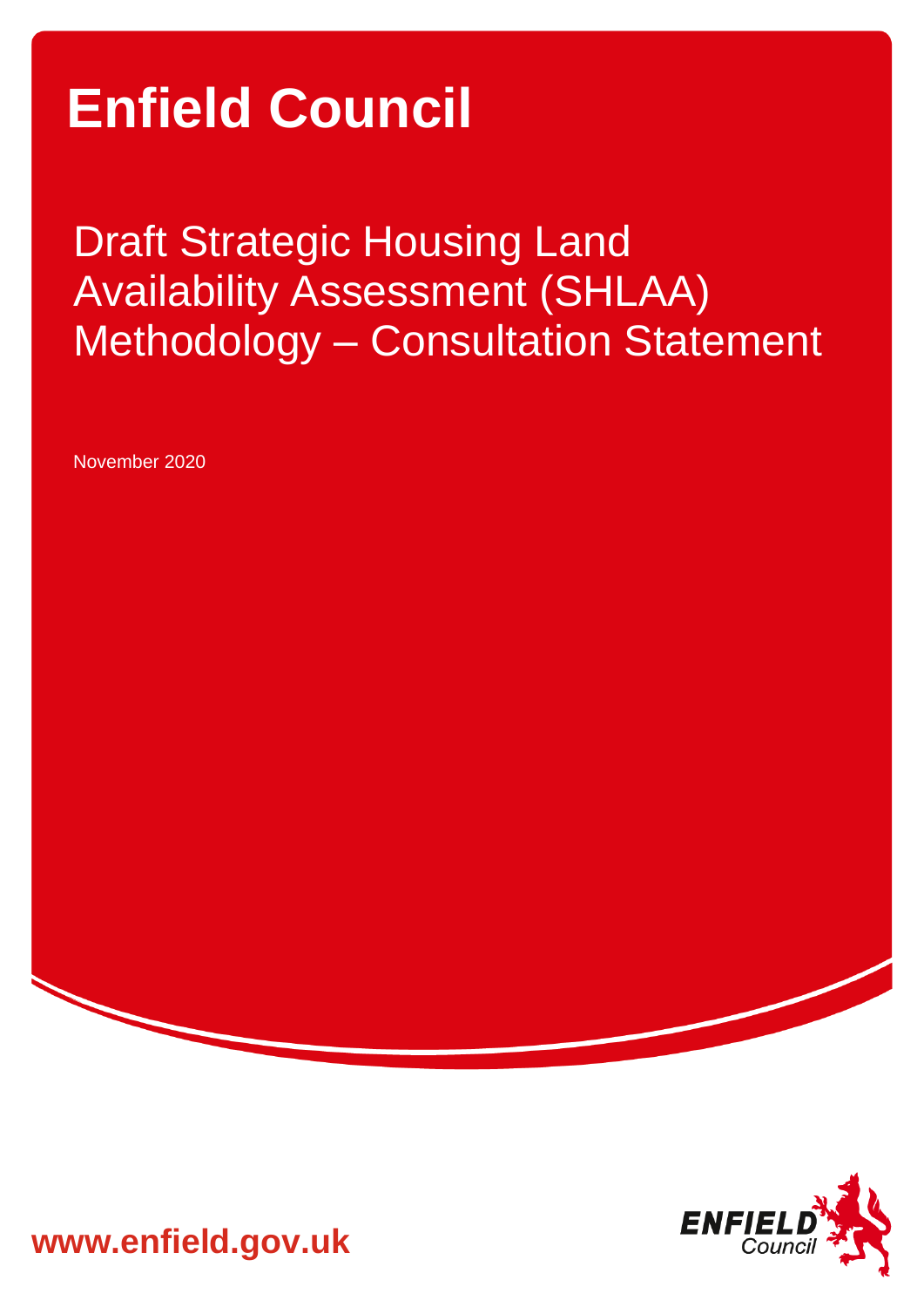# **Contents**

| 2. Consultation on the draft SHLAA Methodology: who was consulted and how? 4            |  |
|-----------------------------------------------------------------------------------------|--|
| 3. What issues were raised and how were they taken into account in the final document?5 |  |
|                                                                                         |  |
|                                                                                         |  |
|                                                                                         |  |
|                                                                                         |  |
|                                                                                         |  |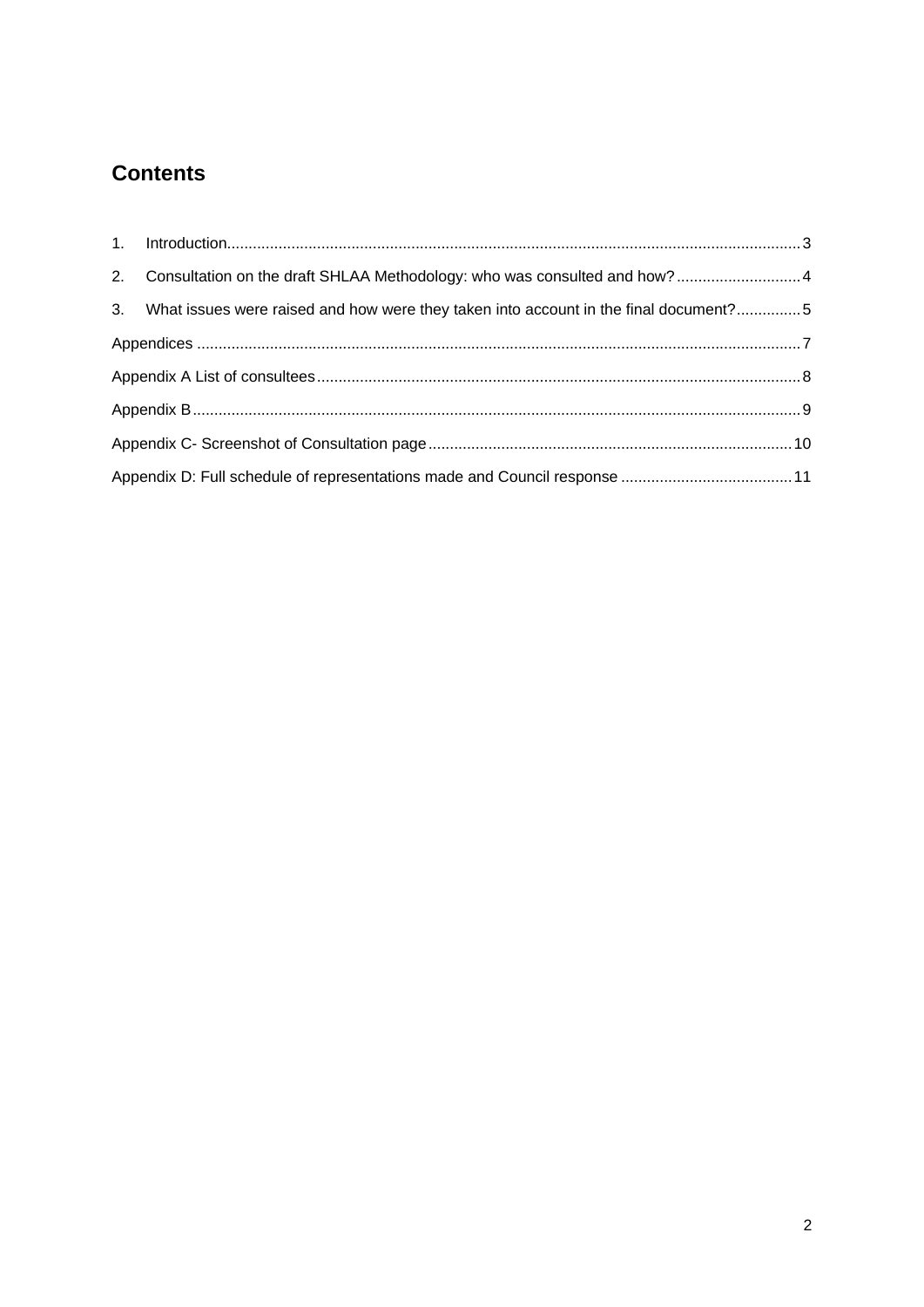## <span id="page-2-0"></span>**1. Introduction**

#### **1.1. Background**

- 1.1.1. The Council has prepared a Strategic Housing Land Availability Assessment (SHLAA) Methodology to help inform the preparation of the SHLAA for Enfield. The methodology outlines a technical process to help identify and assess the quantity and potential new land suitable for housing development.
- 1.1.2. A draft of the Methodology was consulted on in October 2020 to help refine the council's approach. Although public consultation as part of the SHLAA production process is not required, we consulted on the draft methodology to enable stakeholders to have the opportunity to input and help refine the methodology before we began production of the SHLAA.
- 1.1.3. This consultation statement sets out the responses received and the council's response to them.

### **1.2 The Enfield SHLAA**

- 1.1.4. The purpose of the SHLAA is to identify future supply of land which is suitable, available and achievable for housing uses over the local plan period.
- 1.1.5. The SHLAA does not allocate any specific sites or suggest that planning permission be given on them. The emerging Local Plan for Enfield will determine which and how many sites should go forward and where they should be. Nonetheless, it is a required part of the evidence base needed for the preparation of a Local Plan. The NPPF requires Local Plans to identify a supply of specific, deliverable sites for years one to five of the plan period (with an additional buffer of 5% or 20%, moved forward from later in the plan period), and specific sites or 'broad locations' for years 6 to 10, and if possible for years  $11 - 15$
- 1.1.6. The overall approach of Enfield's SHLAA will be broadly in line with the London Plan Strategic Housing Land Availability Assessment (SHLAA) 2017<sup>1</sup> and updated in line with current national guidance and local progress. The assessment is an important source of evidence to inform the emerging Enfield Local Plan and decision-taking, and the identification of a five-year supply of housing land and seeks to establish realistic assumptions about development potential of the land identified and when development is likely to occur. It provides an update to the London Plan Strategic Housing Land Availability Assessment.
- 1.1.7. Furthermore, the Enfield's SHLAA will inform the following:
	- Local Plan housing policies;
	- Infrastructure planning;
	- Five-Year Housing Land Supply calculations; and
	- Enfield's Brownfield Land Register.

<sup>1</sup> [https://www.london.gov.uk/what-we-do/planning/london-plan/new-london-plan/strategic-housing](https://www.london.gov.uk/what-we-do/planning/london-plan/new-london-plan/strategic-housing-land-availability-assessment)[land-availability-assessment](https://www.london.gov.uk/what-we-do/planning/london-plan/new-london-plan/strategic-housing-land-availability-assessment)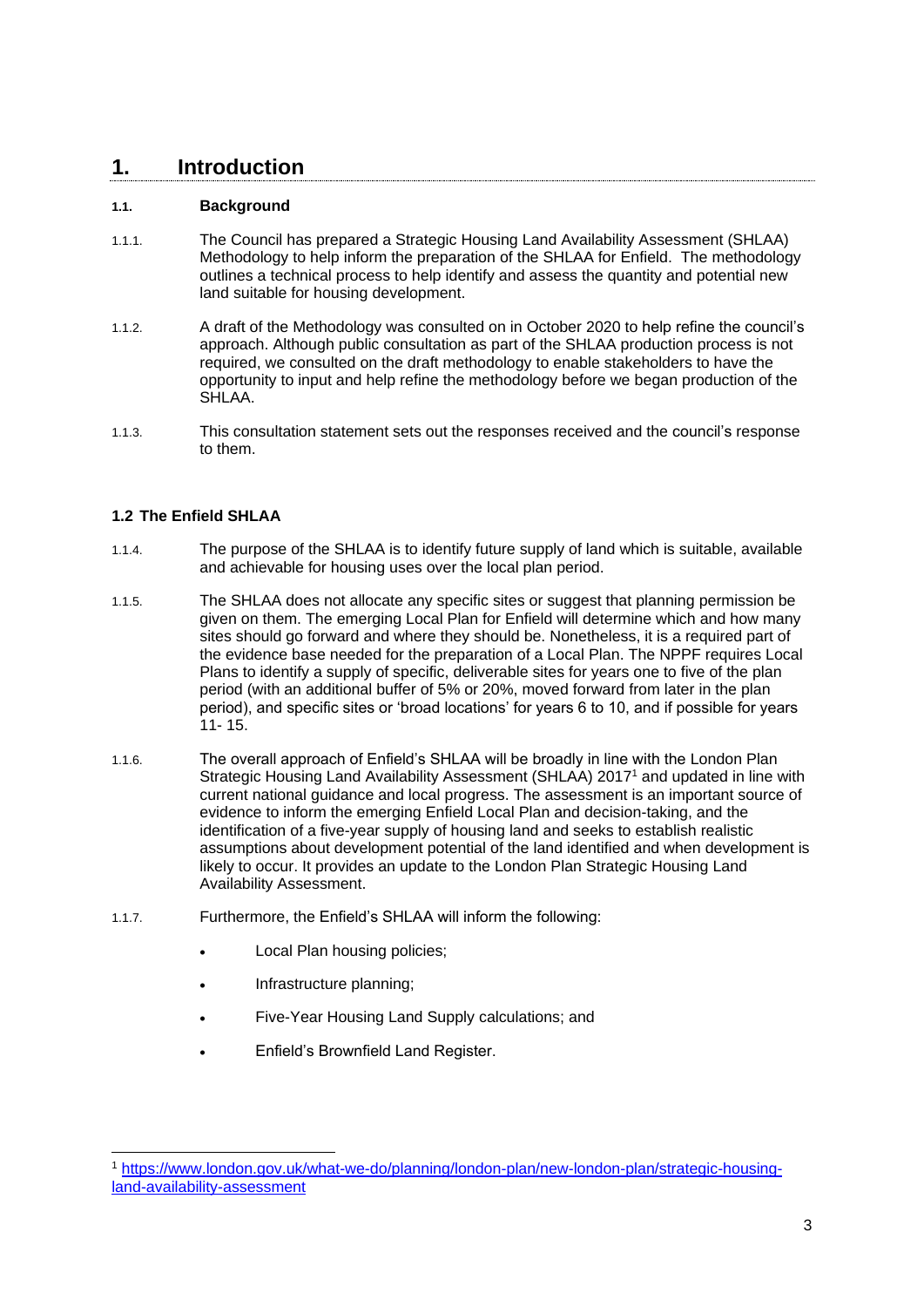## <span id="page-3-0"></span>**2. Consultation on the draft SHLAA Methodology: who was consulted and how?**

### **2.1. Consultation on the draft SHLAA Methodology**

- 2.1.1. The draft SHLAA Methodology was approved for public consultation on **October 2020.**
- **2.1.2.** The Council consulted on the draft SHLAA Methodology for two weeks from **Thursday 15 October to Thursday 29 October 2020.**
- 2.1.3. The Council has sought views from a range of organisations on the suitability of the approach. This included specific consultee bodies<sup>2</sup>, other local planning authorities, community organisations, developers and agents, and a range of other national, regional and local organisations, and other individuals with a stated interest in the area or local to the area. Emails and letters were sent to the relevant consultees. The consultees are listed in Appendix A and an example email/letter is contained in Appendix B.
- 2.1.4. The methods of notification included:
	- Online on the council's website;
	- Via email to previous respondents to the Council's Call for Sites; and
	- Members Newsletter.
- 2.1.5. Comments were made by:
	- Emailing localplan@enfield.gov.uk
	- Writing to Strategic Planning and Design, Enfield Council, FREEPOST, NW5036 EN1 3BR
- 2.1.6. Contact details for further information were also made available as follows:

Email: [localplan@enfield.gov.uk](mailto:localplan@enfield.gov.uk)

Telephone: 020 83793866

 $2$  Specific consultation bodies and duty to cooperate bodies required under the Town and Country Planning (Local Planning) (England) Regulations 2012 as amended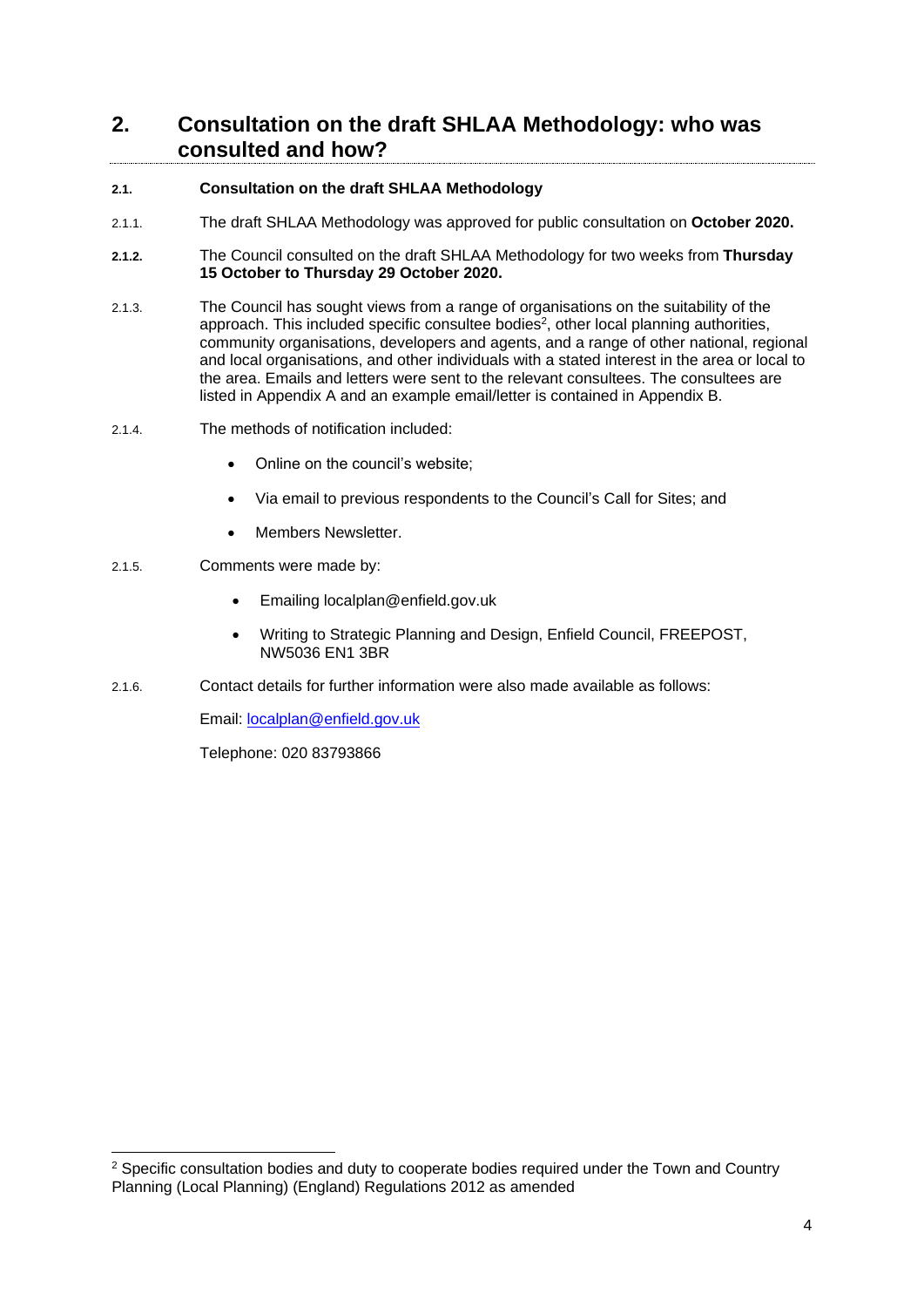## <span id="page-4-0"></span>**3. What issues were raised and how were they taken into account in the final document?**

#### **3.1. What responses were received?**

- 3.1.1. We have received 30 representation from individual or groups.
- 3.1.2. The table below sets out a summary of the nature of the comments received and how these comments have been taken into account. Full details of each response received with proposed changes is recorded within the **Appendix D.**

| #              | <b>Nature of Comment</b>                                                                                                                                                                                                               | How this has been taken into account                                                                                                                                                                                                                                                                                                                                                            |
|----------------|----------------------------------------------------------------------------------------------------------------------------------------------------------------------------------------------------------------------------------------|-------------------------------------------------------------------------------------------------------------------------------------------------------------------------------------------------------------------------------------------------------------------------------------------------------------------------------------------------------------------------------------------------|
| 1              | Inadequate consultation period<br>and inadequate publicity of<br>consultation.                                                                                                                                                         | The concern is noted. The consultation is not<br>a statutory consultation, but a technical<br>consultation to improve the methodology.<br>Public consultation on the draft SHLAA<br>methodology is not mandatory. Nevertheless,<br>the council have sought views from<br>stakeholders to provide them the opportunity<br>to input and help refine the methodology<br>before we begin the study. |
| $\overline{2}$ | The SHLAA Methodology should<br>highlight the ways in which the<br>Council's SHLAA methodology<br>deviates from the GLA's SHLAA<br>methodology.                                                                                        | Further clarity will be provided as<br>appropriate.                                                                                                                                                                                                                                                                                                                                             |
| 3              | Consideration of whether the<br>harm to the Green Belt from<br>development of a site compared<br>to the community benefits<br>should not be contained within a<br>SHLAA.                                                               | The SHLAA will not make such judgements.<br>It is for the modelling stage of the future<br>strategic and alternative growth options that<br>will bring together the collective consideration<br>of Local Plan technical evidence.                                                                                                                                                               |
| 4              | Further clarity is required on<br>how previously developed land<br>within the Green Belt will be<br>assessed.                                                                                                                          | Further clarity will be provided as<br>appropriate.                                                                                                                                                                                                                                                                                                                                             |
| 5              | Relying on what the Green Belt<br>study considers to be sites<br>which make lower contribution<br>could bake in errors into the<br>SHLAA. Suggest it is only<br>acceptable if the SHLAA can be<br>reviewed/revised after<br>published. | Noted. The SHLAA will be a living document<br>that is updated annually. This will allow the<br>SHLAA findings to be updated and revised<br>following publication of any technical<br>evidence relating to the Green Belt.                                                                                                                                                                       |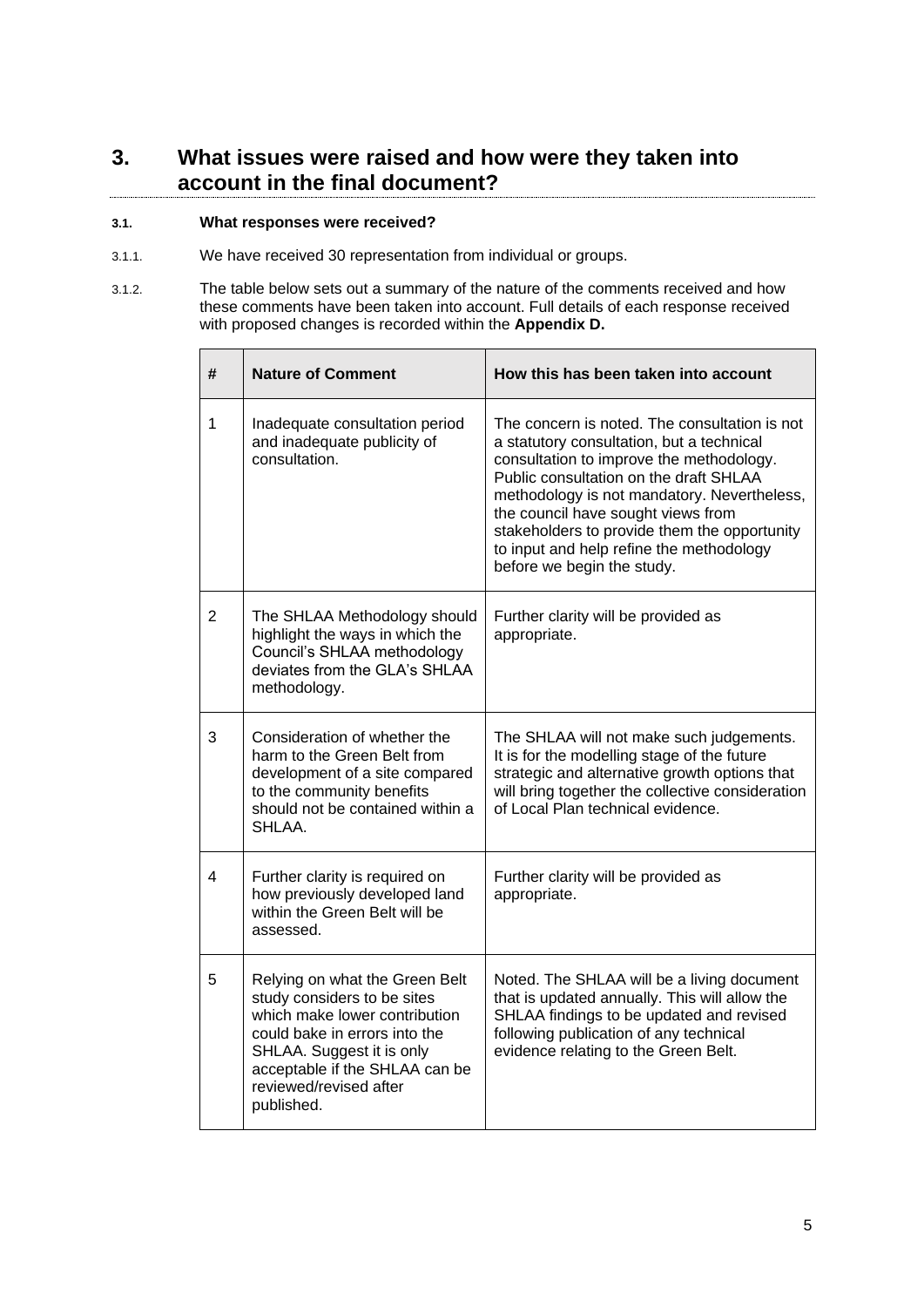| 6              | Sites which provide low<br>contribution to MOL should be<br>assessed in the same way as<br>sites which give low contribution<br>to Green Belt.                                                                                            | The methodology has been updated to reflect<br>this.                                                                                                                                                                                                                                                                                                                                                                                                                  |
|----------------|-------------------------------------------------------------------------------------------------------------------------------------------------------------------------------------------------------------------------------------------|-----------------------------------------------------------------------------------------------------------------------------------------------------------------------------------------------------------------------------------------------------------------------------------------------------------------------------------------------------------------------------------------------------------------------------------------------------------------------|
| $\overline{7}$ | Do not agree that SINC and<br>SSSI designations should be<br>included as absolute constraints.                                                                                                                                            | SSSIs will continue to be treated as an<br>absolute constraint in line with regulations.<br>SINCs will be moved to level 2.                                                                                                                                                                                                                                                                                                                                           |
| 8              | Critical infrastructure can impact<br>on deliverability which should<br>feed into suitability viability and<br>deliverability.                                                                                                            | Noted. This will be taken into consideration.                                                                                                                                                                                                                                                                                                                                                                                                                         |
| 9              | Undesignated employment sites<br>should not automatically be<br>considered for housing if they<br>are no longer needed for<br>employment. What makes a site<br>acceptable in employment terms<br>does not also apply to housing<br>sites. | Policy E7 of the ItP London Plan sets out<br>criteria for mixed use/ residential<br>development on non-designated sites. Such<br>development would only be supported if there<br>is no reasonable prospect of the site being<br>used for industrial and related purposes. This<br>approach aligns with the SHLAA employment<br>criterion which states 'sites which are<br>designated or in economic use will generally<br>be deemed unsuitable for alternative uses.' |
| 10             | Further detail is required on the<br>approach that will be adopted if<br>a site is located partially within a<br>constrained area.                                                                                                        | Further clarity will be provided in line with<br>national planning practice guidance.                                                                                                                                                                                                                                                                                                                                                                                 |
| 11             | Which facets of sustainability as<br>part of the site survey should be<br>explicitly set out.                                                                                                                                             | Noted. This will be reviewed and amended as<br>appropriate.                                                                                                                                                                                                                                                                                                                                                                                                           |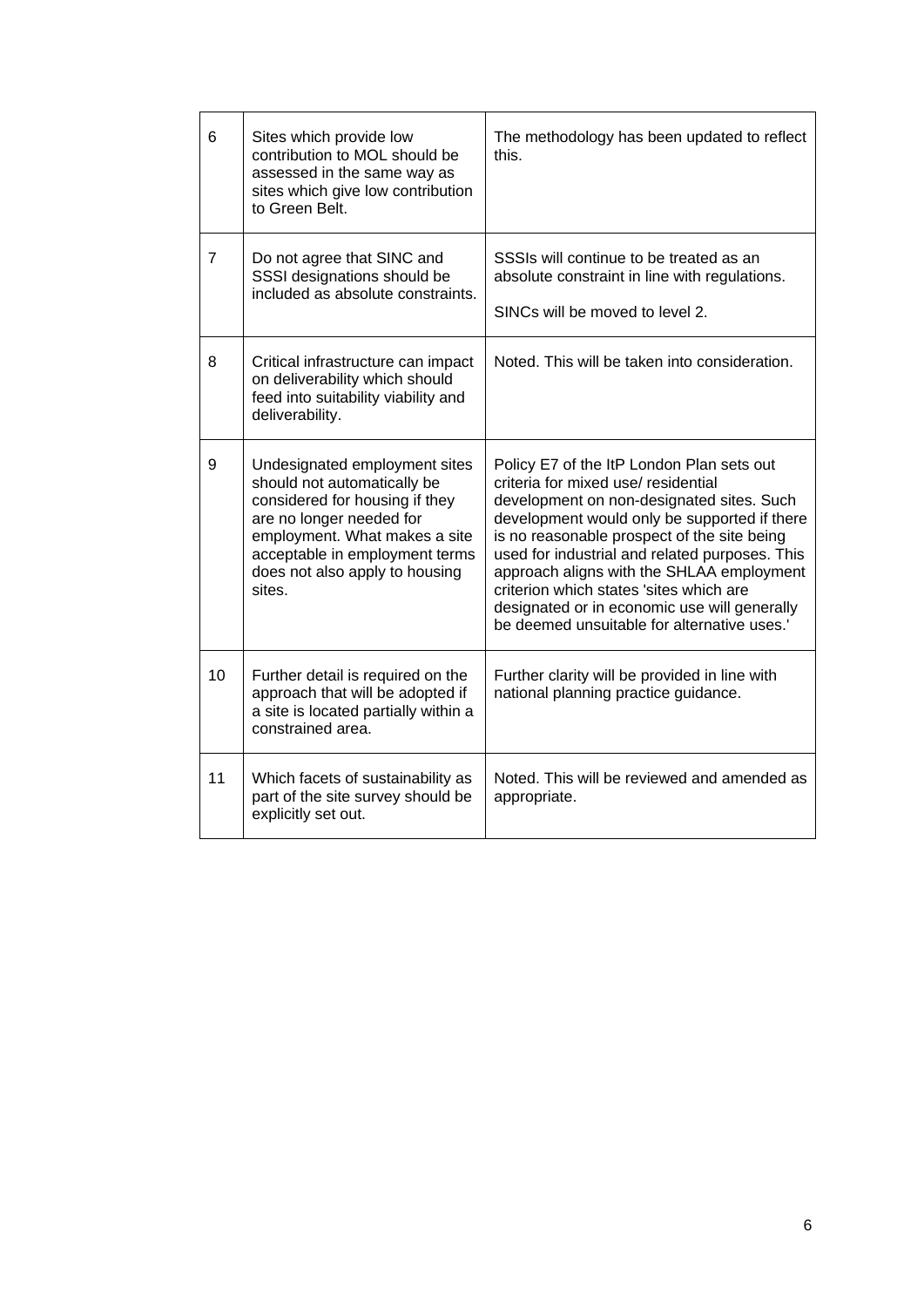# <span id="page-6-0"></span>**Appendices**

- A. List of consultees consulted
- B. Text of emails/letters sent to consultees
- C. Screenshot of Consultation page
- D. Full schedule of proposed changes representations made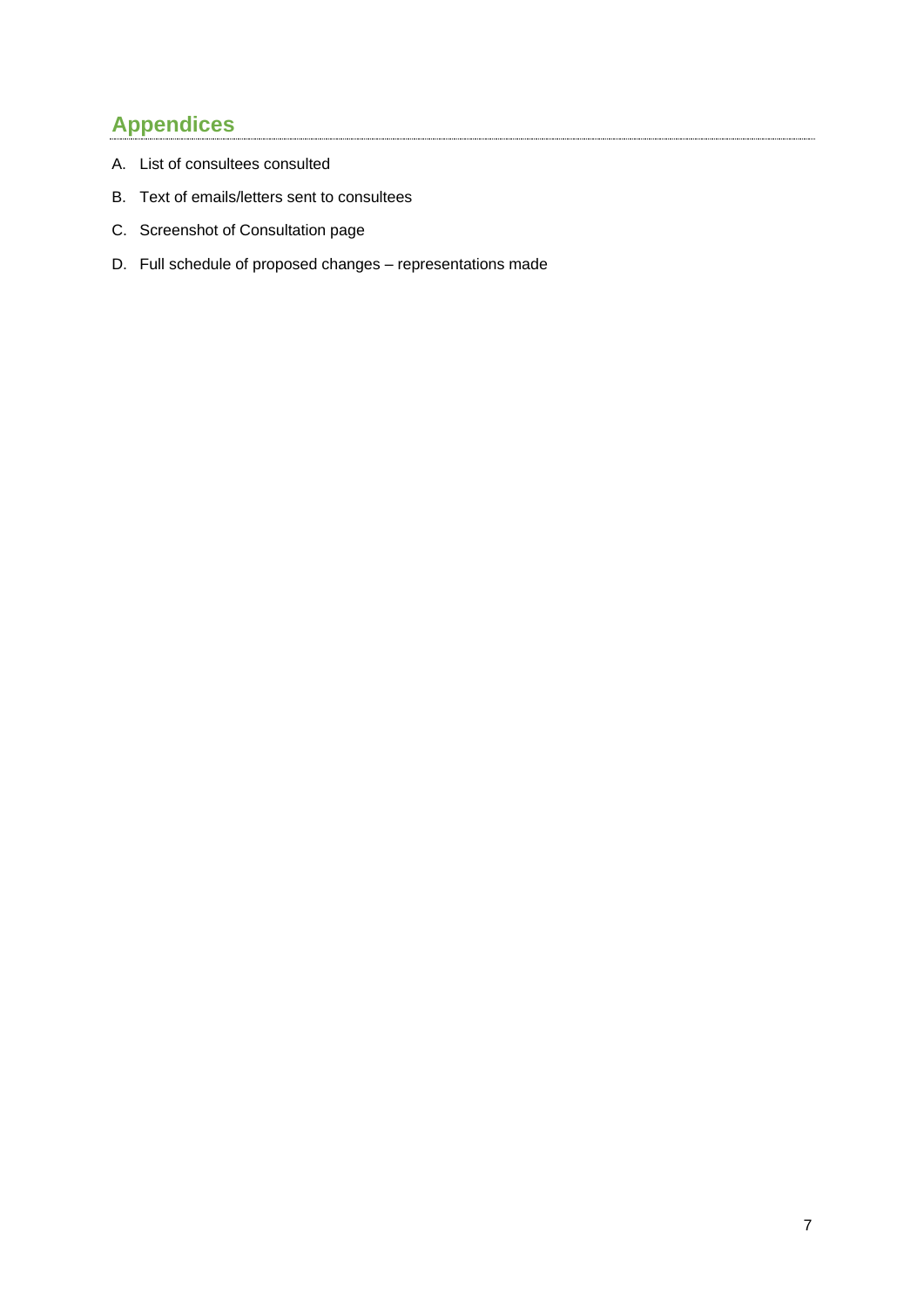# <span id="page-7-0"></span>**Appendix A: List of consultees**

The following "specific consultation bodies" were consulted on the draft SHLAA Methodology.

- Coal Authority
- Environment Agency
- Highways England
- Historic England
- Marine Management Organisation
- Natural England
- **Network Rail**
- Neighbouring Local Planning Authorities (Waltham Forest Council, Barnet Council, Haringey Council, Hertfordshire County Council, Welwyn & Hatfield, LVRPA, Broxbourne, Hackney, Hertsmere, Essex CC, East Herts CC, and Epping Forest CC.)
- Homes England
- Greater London Authority
- Thames Water
- Transport for London
- British Waterways
- Telecommunication providers including BT and Virgin media
- Gas and electricity suppliers including National Grid and British Gas.

In addition to the above list, a number of other general bodies were consulted including:

- Enfield Disability Action
- Enfield Racial Equality Council
- North Middlesex Hospital NHS Trust

All those parties that submitted call for sites at the last stage were also notified.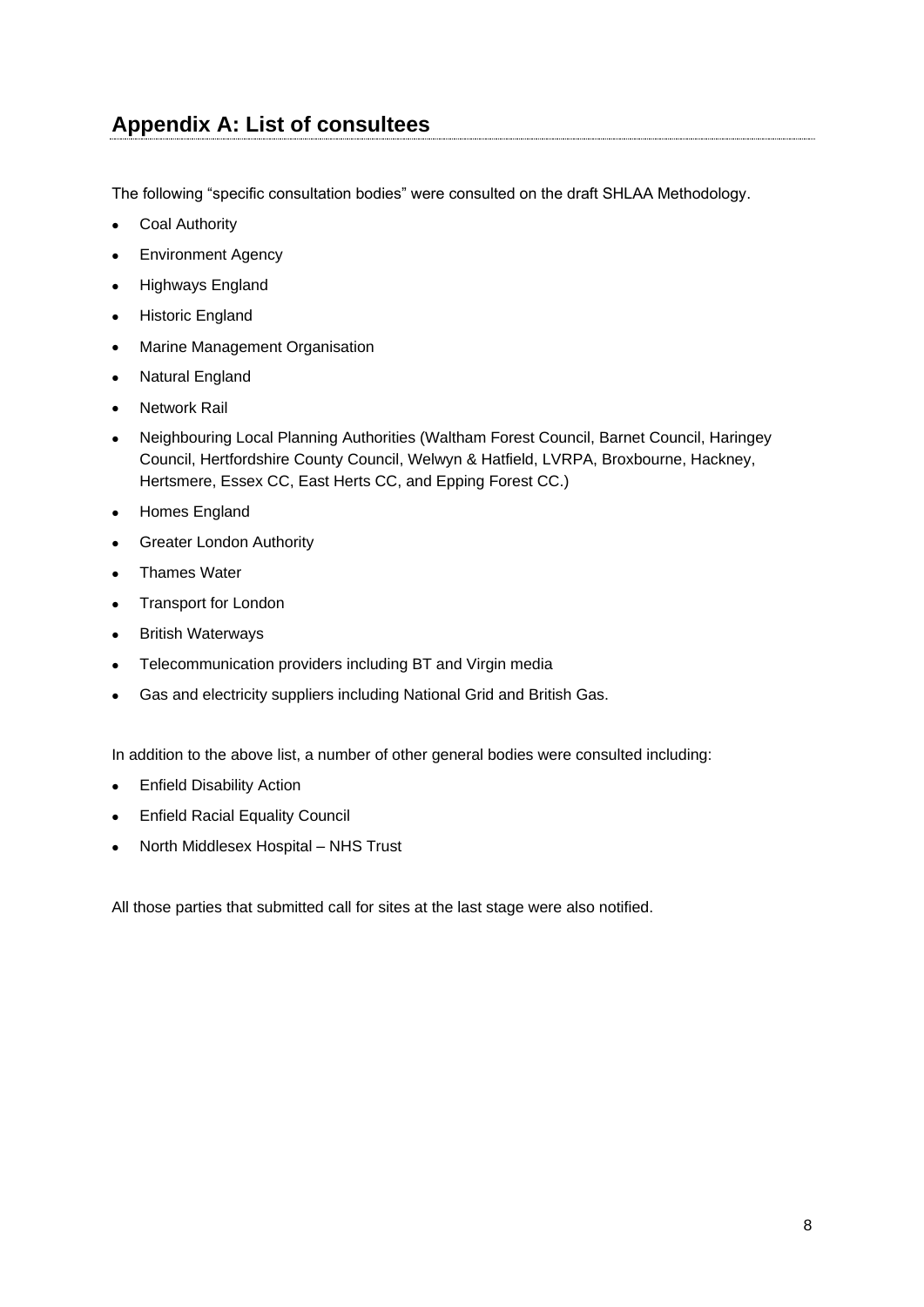## <span id="page-8-0"></span>**Appendix B: Text of emails / letters sent out to consultees**

## Enfield's Draft Strategic Housing Land Availability Assessment (SHLAA) **Methodology Consultation**

Dear All.

As part of the local plan process, we are undertaking a Strategic Housing Land Availability Assessment.

A SHLAA seeks to identify potential land for housing (including Gypsy and Traveller sites and affordable housing). The SHLAA is an important source of evidence to inform plan-making, and it is the role of the SHLAA to provide information on the range of sites which are potentially available to be developed. The SHLAA is an evidence document only and **does not** in itself allocate land for any specific purposes: allocations will be determined through the Local Plan.

Sites which have been submitted through the 'Call for Sites' will be assessed using the SHLAA methodology (when finalised), which has been written in accordance with National Planning Practice Guidance. We would welcome your comments on the proposed approach to assess sites, particularly in terms of viability, and the weight given to both policy and physical constraints.

This consultation will run for a period of two weeks between Thursday 15 October to Thursday 29 October 2020.

All comments should be received by 5pm on 29 October

Please email your comments to: localplan@enfield.gov.uk

The Draft SHLAA Methodology can be viewed here: https://new.enfield.gov.uk/services/planning/local-plan/#13

Please direct any queries to the Plan Making team at localplan@enfield.gov.uk or 020 83793866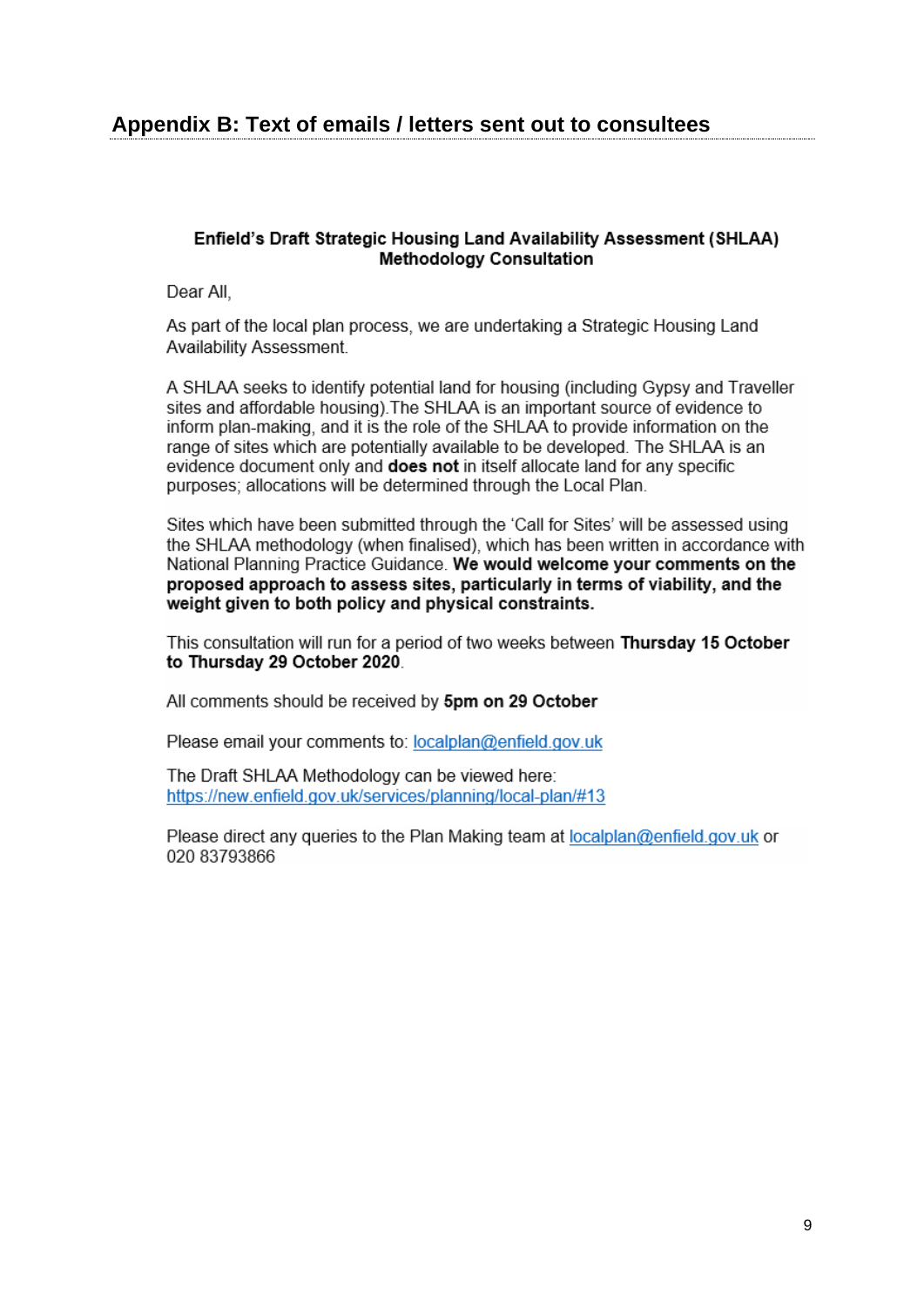## <span id="page-9-0"></span>**Appendix C: Screenshot of Consultation page**

# **Local Plan**

| New Local Plan                                        | North London Waste Plan<br>Development Management Document<br>Monitoring<br>Core Strategy 2010                      | Latest news |  |  |  |
|-------------------------------------------------------|---------------------------------------------------------------------------------------------------------------------|-------------|--|--|--|
| <b>Local Development Scheme</b>                       | The Local Self Build Register<br><b>Brownfield Land Register</b><br>Evidence base<br>Call for sites<br>Policies map |             |  |  |  |
| <b>Strategic Housing Land Availability Assessment</b> |                                                                                                                     |             |  |  |  |

#### **Strategic Housing Land Availability Assessment**

As part of the Local Plan process, we are undertaking a Strategic Housing Land Availability Assessment (SHLAA).

The aim of the SHLAA is to identify potential land for housing (including Gypsy and Traveller sites and affordable housing). The SHLAA is an important source of evidence to inform plan-making, and will provide information on the range of sites which are potentially available to be developed. The SHLAA is an evidence document only and does not allocate land for any specific purposes. Allocations will be decided through the Local Plan.

Sites which have been submitted through the Call for Sites will be assessed using the SHLAA methodology (when finalised), which has been written in accordance with National Planning Practice Guidance. We welcome your comments on the proposed approach to assess sites, particularly in terms of viability, and the weight given to both policy and physical constraints.

The council will be consulting on a draft methodology (PDF) for the SHLAA from 15 October to 29 October 2020. You can submit your comments by email to localplan@enfield.gov.uk. All comments should be received by 5pm on Thursday 29 October 2020.

Please direct any queries to the 'Plan Making team' at localplan@enfield.gov.uk or 020 8379 3866.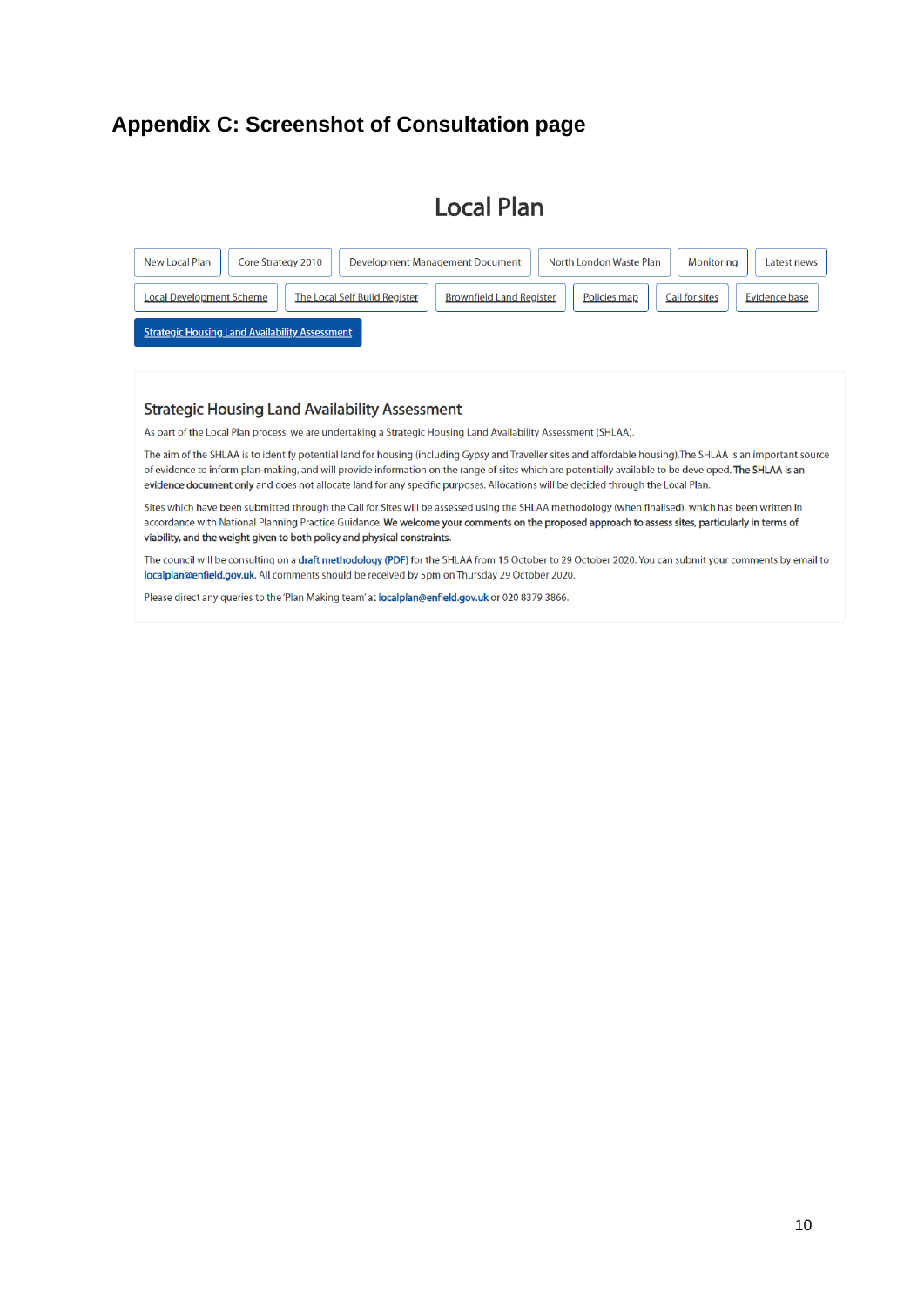<span id="page-10-0"></span>

| No. | Organisation<br>details | Summary of main issue with reference Section or paragraph                                                                                                                                                                                                                                                                                                                                                                                                                                                                                                                                                                                                                                                                                                                                                                                                                                                                                                                | <b>Council response</b>                                                                                    |
|-----|-------------------------|--------------------------------------------------------------------------------------------------------------------------------------------------------------------------------------------------------------------------------------------------------------------------------------------------------------------------------------------------------------------------------------------------------------------------------------------------------------------------------------------------------------------------------------------------------------------------------------------------------------------------------------------------------------------------------------------------------------------------------------------------------------------------------------------------------------------------------------------------------------------------------------------------------------------------------------------------------------------------|------------------------------------------------------------------------------------------------------------|
| 001 | Innovative Infill       | Innovative infill has noted that they identified around 2,000 plots across Enfield, as part of<br>Call for Sites submission to the Enfield in March 2020.                                                                                                                                                                                                                                                                                                                                                                                                                                                                                                                                                                                                                                                                                                                                                                                                                | Noted.                                                                                                     |
|     |                         | States that "section 2.11 of the draft methodology states that a site should have capacity for<br>at least 5 new homes. By omitting sites accommodating fewer than this, the Council is<br>consciously eliminating sites which historically represent 25% of the borough's housing<br>supply."                                                                                                                                                                                                                                                                                                                                                                                                                                                                                                                                                                                                                                                                           | Sites beneath 5 homes will be<br>captured as part of the windfall<br>assessment component of the<br>SHLAA. |
|     |                         | States that the 'while rigorous information-gathering and multi-stage assessment<br>methodology proposed in the consultation draft seems appropriate if used to appraise one<br>or two hundred prospective sites, it clearly would not be feasible if applied to several<br>thousand small sites. However, the unsuitability of one possible methodology is not<br>sufficient reason to wholly discount small sites from this exercise, without at least giving<br>consideration to alternative methodologies which may be more suited to the number and<br>nature of the sites in question. A methodology designed to appraise a large number of small<br>sites will of necessity be different to that used to appraise a small number of large sites. The<br>viability of larger sites is influenced by numerous constraints and complexities, many of<br>which are specific to each site, and which the Council's detailed methodology is well placed<br>to examine'. | The suggested approach<br>regarding potential SHLAA Small<br>Sites Methodology is noted.                   |
|     |                         | The approach below has been suggested to improve the robustness of the evidence base<br>generated by the Enfield SHLAA without intensive use of council resources, which contain<br>potential SHLAA Small Sites Methodology:                                                                                                                                                                                                                                                                                                                                                                                                                                                                                                                                                                                                                                                                                                                                             |                                                                                                            |

# **Appendix D: Full schedule of representations made and Council response**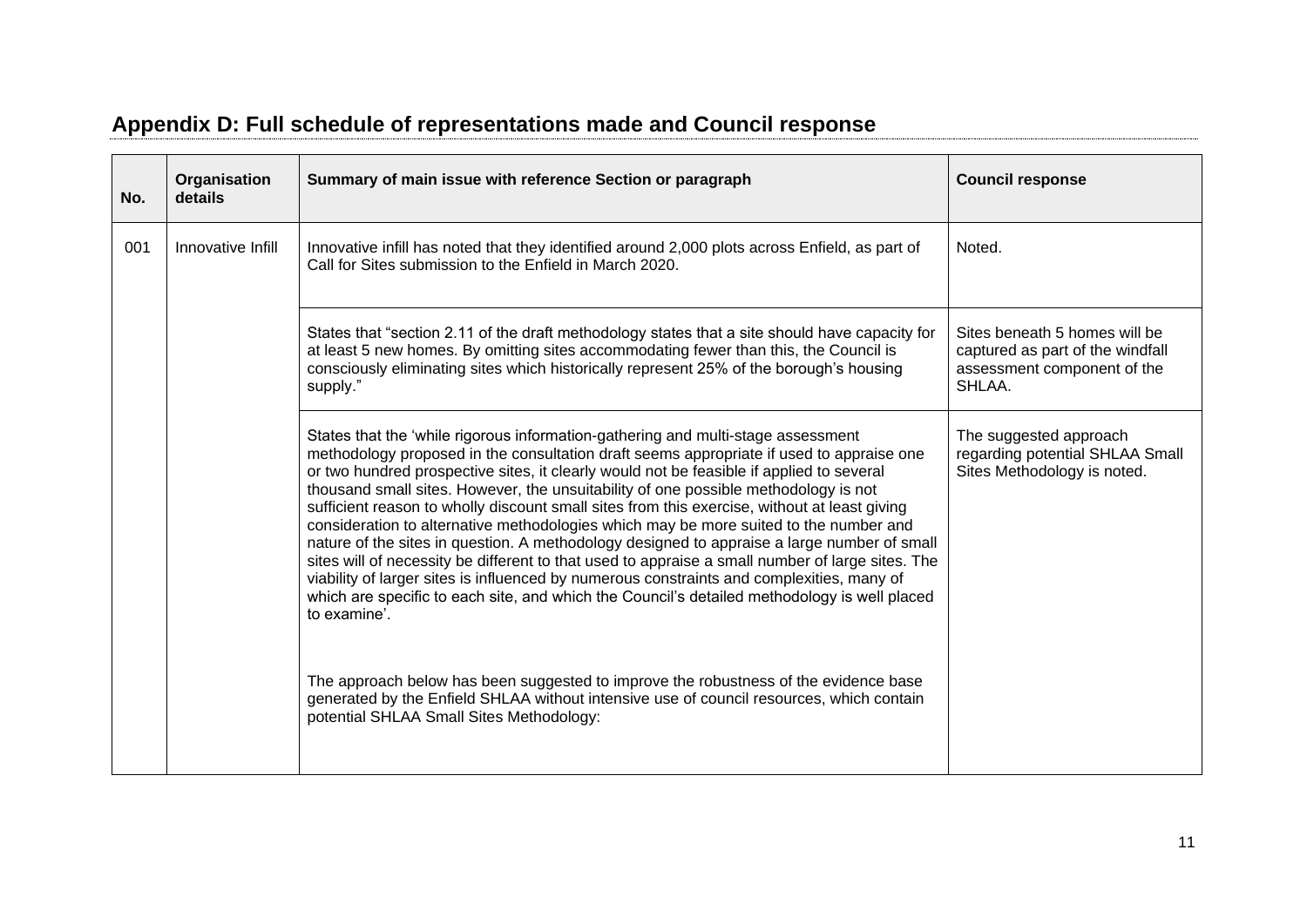| No. | Organisation<br>details      | Summary of main issue with reference Section or paragraph                                                                                                                                                                                                            | <b>Council response</b>                                                                                                                                                                                                                   |
|-----|------------------------------|----------------------------------------------------------------------------------------------------------------------------------------------------------------------------------------------------------------------------------------------------------------------|-------------------------------------------------------------------------------------------------------------------------------------------------------------------------------------------------------------------------------------------|
|     |                              | 1: High level scoping of development pattern of each typology in the Enfield<br><b>Characterisation Study</b>                                                                                                                                                        |                                                                                                                                                                                                                                           |
|     |                              | 2: Identification of recurring small site types with potential for policy complaint<br>redevelopment                                                                                                                                                                 |                                                                                                                                                                                                                                           |
|     |                              | 3: Codification of key parameters of relevant site types for each character typology                                                                                                                                                                                 |                                                                                                                                                                                                                                           |
|     |                              | 4: Analysis of OS Mastermap GIS data using codified parameters to identify longlist of<br>potential sites                                                                                                                                                            |                                                                                                                                                                                                                                           |
|     |                              | 5: Review and filter of longlist to eliminate unsuitable sites (including constraints as per<br>2.22                                                                                                                                                                 |                                                                                                                                                                                                                                           |
|     |                              | 6: Output of statistical data on prevalence of suitable small sites across the borough.                                                                                                                                                                              |                                                                                                                                                                                                                                           |
|     |                              | 7: Focused survey work to identify likely rate(s) of release different sites types                                                                                                                                                                                   |                                                                                                                                                                                                                                           |
|     |                              | 7: Mathematical modelling of availability of sites under various scenarios                                                                                                                                                                                           |                                                                                                                                                                                                                                           |
| 002 | Individual                   | This representation mentioned that 'the Draft SHLAA Methodology does not allow for<br>assessing the possibility of investigating the number of empty rooms above shops and<br>bringing them into residential use'.                                                   | The intention of this draft SHLAA<br>is the generate a methodology<br>used to identify, new land suitable<br>for housing development, the<br>number of empty rooms above<br>shops and bringing them into<br>residential use is out scope. |
| 003 | <b>Enfield Road</b><br>Watch | The nature of this representation is an objection, they noted that consultation covers<br>important issues and has not been sufficiently publicised nor does its length of run<br>adequately long enough for residents to become aware of it and respond in numbers. | The concern is noted. The<br>consultation is not a statutory<br>consultation, but a technical<br>consultation to improve the<br>methodology. Public consultation<br>on the draft SHLAA methodology                                        |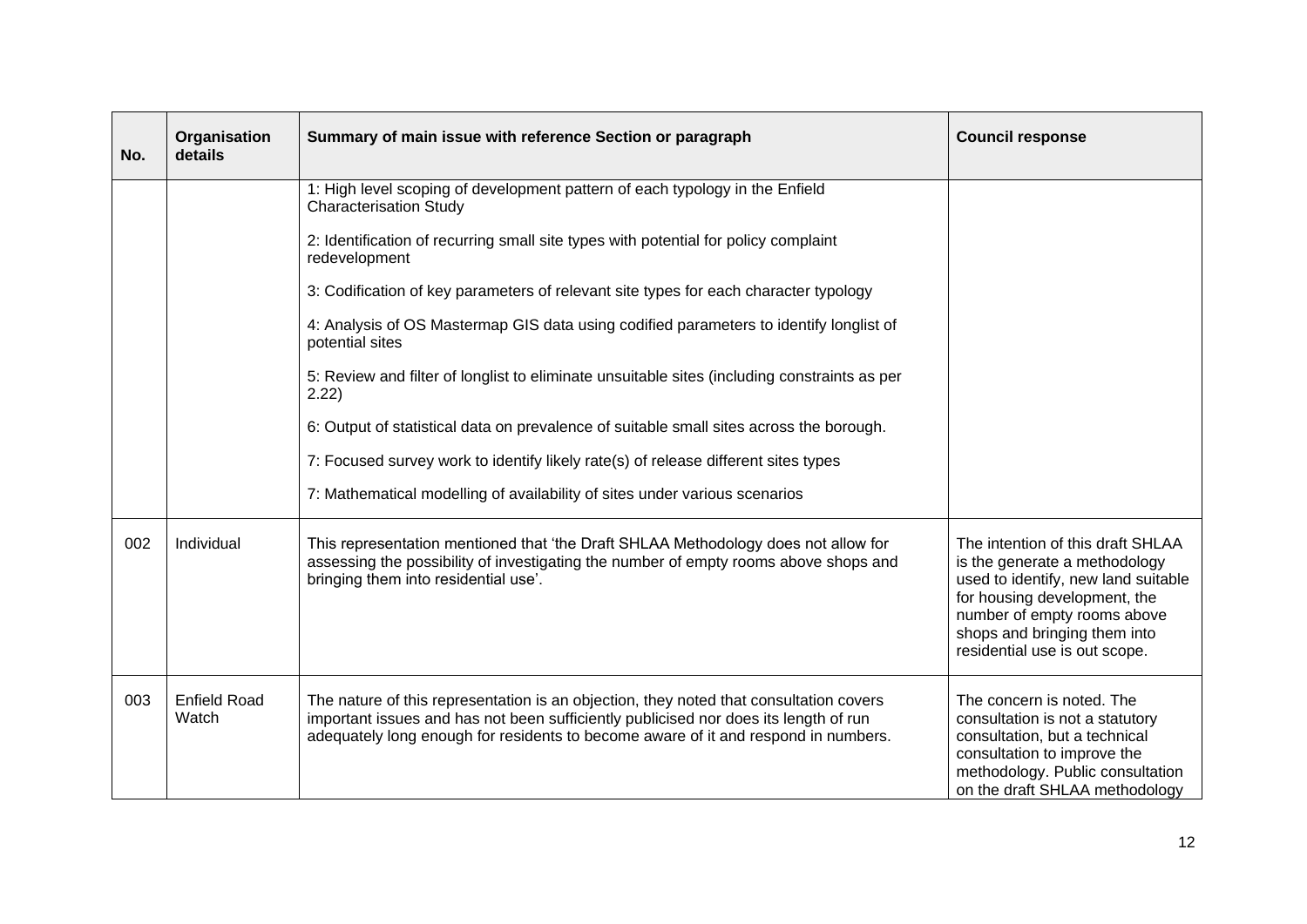| No. | Organisation<br>details | Summary of main issue with reference Section or paragraph                                                                                                                                                                                                                                                                                                                                | <b>Council response</b>                                                                                                                                                                                                                                                                                                                                                                                    |
|-----|-------------------------|------------------------------------------------------------------------------------------------------------------------------------------------------------------------------------------------------------------------------------------------------------------------------------------------------------------------------------------------------------------------------------------|------------------------------------------------------------------------------------------------------------------------------------------------------------------------------------------------------------------------------------------------------------------------------------------------------------------------------------------------------------------------------------------------------------|
|     |                         |                                                                                                                                                                                                                                                                                                                                                                                          | is not mandatory. Nevertheless,<br>the council have sought views<br>from stakeholders to provide them<br>the opportunity to input and help<br>refine the methodology before we<br>begin the study.                                                                                                                                                                                                         |
|     |                         | It is stated that the that there is much discretionary wording that causes concern. On p9,<br>paragraph 2.12 the document lists the constraints that would totally exclude sites from<br>consideration, it does not include Green Belt/MOL. Grade 3 land is productive and should<br>be valued for food security, environmental benefits, employment opportunities and other<br>factors. | The approach to the absolute<br>constraints within the SHLAA is in<br>line with the National Planning<br>Practice Guidance. With regards<br>to Green Belt/MOL, the SHLAA is<br>a technical assessment only - to<br>identify quantity and potential new<br>land suitable for housing<br>development. It does not allocate<br>any specific sites or suggest that<br>planning permission be given on<br>them. |
|     |                         | An extensive survey of potential brownfield/previously-developed sites in the borough, was<br>shared with Planning and the Council, for up to 35,000 new homes without encroaching on<br>Green Belt or MOL.                                                                                                                                                                              | The survey of potential<br>brownfield/previously developed<br>land in the borough submission of<br>part of the Call for Sites will be<br>considered in line with the<br>proposed SHLAA methodology.                                                                                                                                                                                                        |
|     |                         | The NPPF states that "It is important that plan-makers do not simply rely on sites that they<br>have been informed about, but actively identify sites through the desktop review process<br>that may assist in meeting the development needs of an area."                                                                                                                                | Noted. The National Planning<br>Practice Guidance also requires<br>sites to be considered in relation<br>to their availability. Factors that                                                                                                                                                                                                                                                               |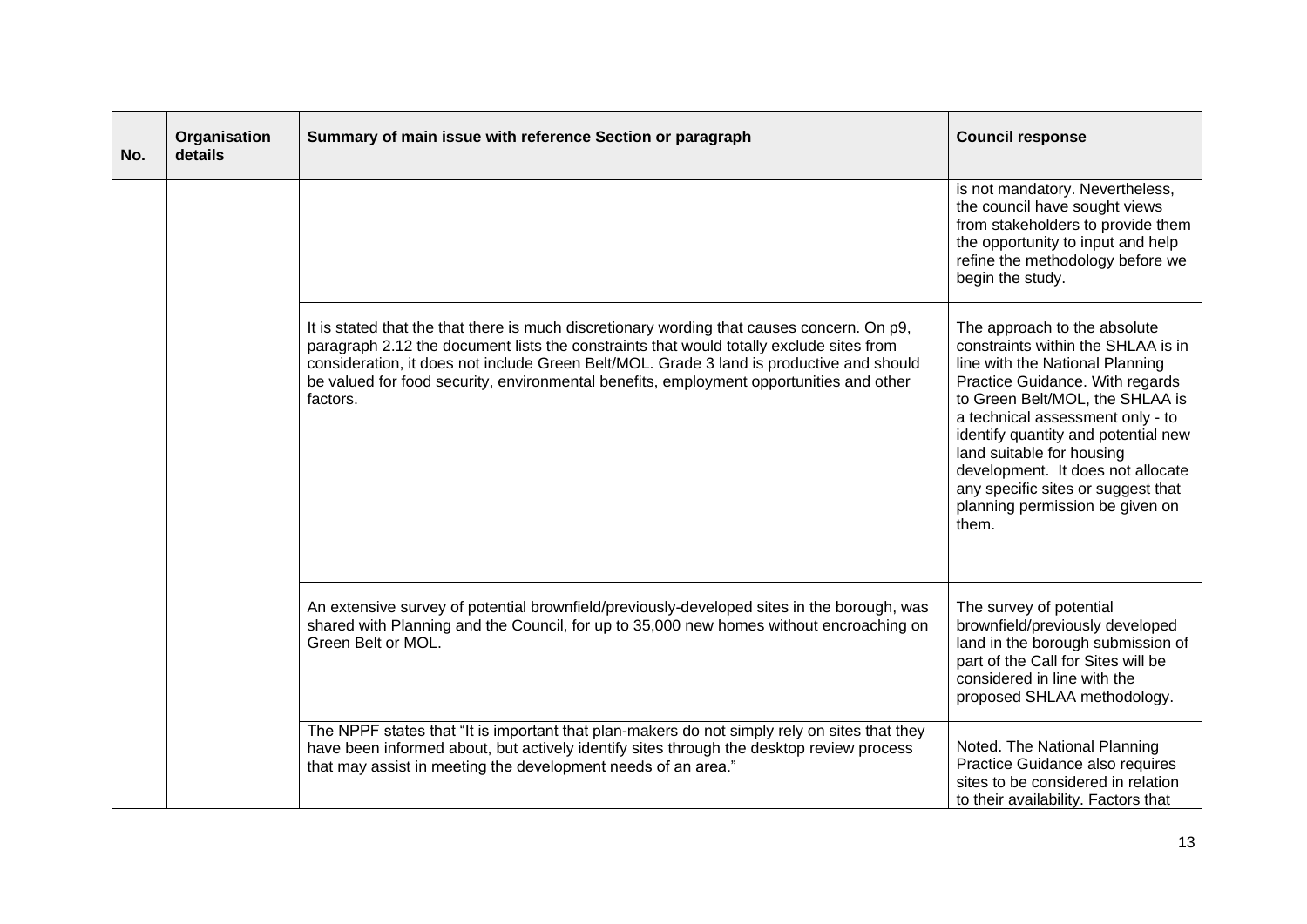| No. | Organisation<br>details                       | Summary of main issue with reference Section or paragraph                                                                                                                                                                                                                                                                                                                                                                                                                                                                                                                                                                                                                                                                                                                                                                    | <b>Council response</b>                                                                                                                                                                                                                                                                                                                                                                                                                                                                                                                                                                                                        |
|-----|-----------------------------------------------|------------------------------------------------------------------------------------------------------------------------------------------------------------------------------------------------------------------------------------------------------------------------------------------------------------------------------------------------------------------------------------------------------------------------------------------------------------------------------------------------------------------------------------------------------------------------------------------------------------------------------------------------------------------------------------------------------------------------------------------------------------------------------------------------------------------------------|--------------------------------------------------------------------------------------------------------------------------------------------------------------------------------------------------------------------------------------------------------------------------------------------------------------------------------------------------------------------------------------------------------------------------------------------------------------------------------------------------------------------------------------------------------------------------------------------------------------------------------|
|     |                                               |                                                                                                                                                                                                                                                                                                                                                                                                                                                                                                                                                                                                                                                                                                                                                                                                                              | can be considered when<br>assessing availability include<br>where there is confidence that<br>there are no legal or ownership<br>impediments to development. <sup>3</sup>                                                                                                                                                                                                                                                                                                                                                                                                                                                      |
|     |                                               | Concern in relation to paragraph 2.22 "Sites where the Green Belt assessment suggests<br>land makes a lower contribution to the purposes of Green Belt will generally be deemed<br>potentially suitable with regards to this factor. Sites where analysis suggests the land makes<br>an important contribution to the purposes of Green Belt will generally be deemed<br>unsuitable. Exceptions might occur for sites which are previously developed, where there<br>are specific industrial requirements, where development would support community<br>aspirations or where there are specific sustainability benefits." Similar concerns also<br>expressed in relation to the approach to Public Open Space and Local Green Space as well<br>as Historic Parks and Gardens and Scheduled Ancient Monuments and Allotments. | Whilst Green Belt will not be<br>considered an 'absolute'<br>constraint, it is listed as a policy<br>constraint alongside others. Sites<br>which make a lower contribution<br>to the Green Belt purpose will only<br>be considered 'potentially suitable'<br>the definition of which is set out<br>within the Draft SHLAA<br>methodology. This states "the<br>development plan process will<br>determine the future suitability for<br>the defined use". The SHLAA still<br>recognises the policy constraint,<br>and other evidence will be<br>required to assess the suitability<br>of the development potential of<br>sites. |
| 004 | <b>Hertfordshire</b><br><b>County Council</b> | No comments to make on this consultation. HCC do not have any landholdings in Enfield.                                                                                                                                                                                                                                                                                                                                                                                                                                                                                                                                                                                                                                                                                                                                       | No action                                                                                                                                                                                                                                                                                                                                                                                                                                                                                                                                                                                                                      |

<sup>3</sup> Paragraph: 019 Reference ID: 3-019-20190722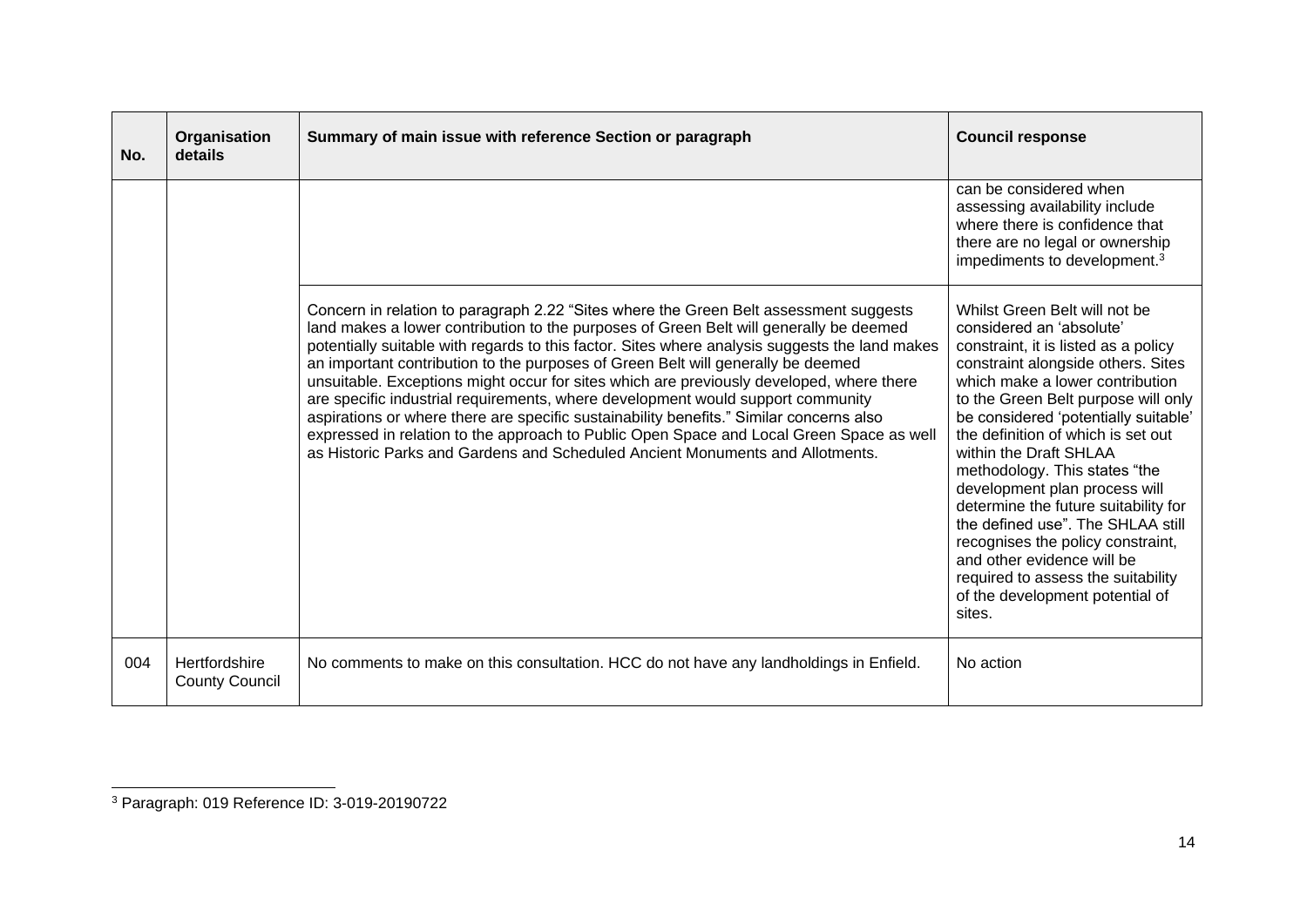| No. | Organisation<br>details                     | Summary of main issue with reference Section or paragraph                                                                                                                                                                                                                                                                                                                                                                                                                                                                                                                                                                                                                                                               | <b>Council response</b>                                                                                                                |
|-----|---------------------------------------------|-------------------------------------------------------------------------------------------------------------------------------------------------------------------------------------------------------------------------------------------------------------------------------------------------------------------------------------------------------------------------------------------------------------------------------------------------------------------------------------------------------------------------------------------------------------------------------------------------------------------------------------------------------------------------------------------------------------------------|----------------------------------------------------------------------------------------------------------------------------------------|
| 005 | Organisation<br>representing a<br>landowner | Two specific comments on points has been noted.<br>1 Weight applied to SINCs: the SINCs (or Local Wildlife Sites) are not always used as an<br>initial filtering or exclusion criteria at this early step. Typically we would not give SINCs that<br>degree of weight in the SHLAA appraisal process.                                                                                                                                                                                                                                                                                                                                                                                                                   | Noted. The approach to SINCs<br>will be reviewed and revised in<br>line with relevant guidance and<br>legislation.                     |
|     |                                             | 2 Criteria around Green Belt exclusions: further criteria or clarification on which Green Belt<br>sites should be considered potentially suitable might be helpful. More importantly, we think<br>the criteria needs to also explicitly refer to Green Belt that is "well-served by public<br>transport" as being an exception where high performing Green Belt will be considered<br>potentially suitable. This is necessary to be consistent with NPPF para 138 which seeks to<br>prioritise such land (alongside PDL) when considering any need for Green Belt release.<br>How the method might determine 'well-served by public transport' could, for example, be<br>around adjacency to existing railway stations. | Noted. The proposed SHLAA<br>methodology is in line with<br>National and London policy.                                                |
| 006 | Individual                                  | The comment seeks clarification on paragraph 1.7 which states that "the overall approach of<br>Enfield's SHLAA will be broadly in line with the London Plan". The comment should be<br>expanded to explicitly state how it deviates, because, inter alia, the difference with respect<br>to Green Belt and designated open spaces is material.                                                                                                                                                                                                                                                                                                                                                                          | Noted. The SHLAA will set out<br>any deviation clearly.                                                                                |
|     |                                             | 1.8 states that "Most of the sites are submissions from landowners and developers". Where<br>is the list and what proportion was proposed by landowners, developers and third parties<br>respectively.                                                                                                                                                                                                                                                                                                                                                                                                                                                                                                                  | This refers to sites received<br>through the call for sites exercise.<br>This will be published in due<br>course as part of the SHLAA. |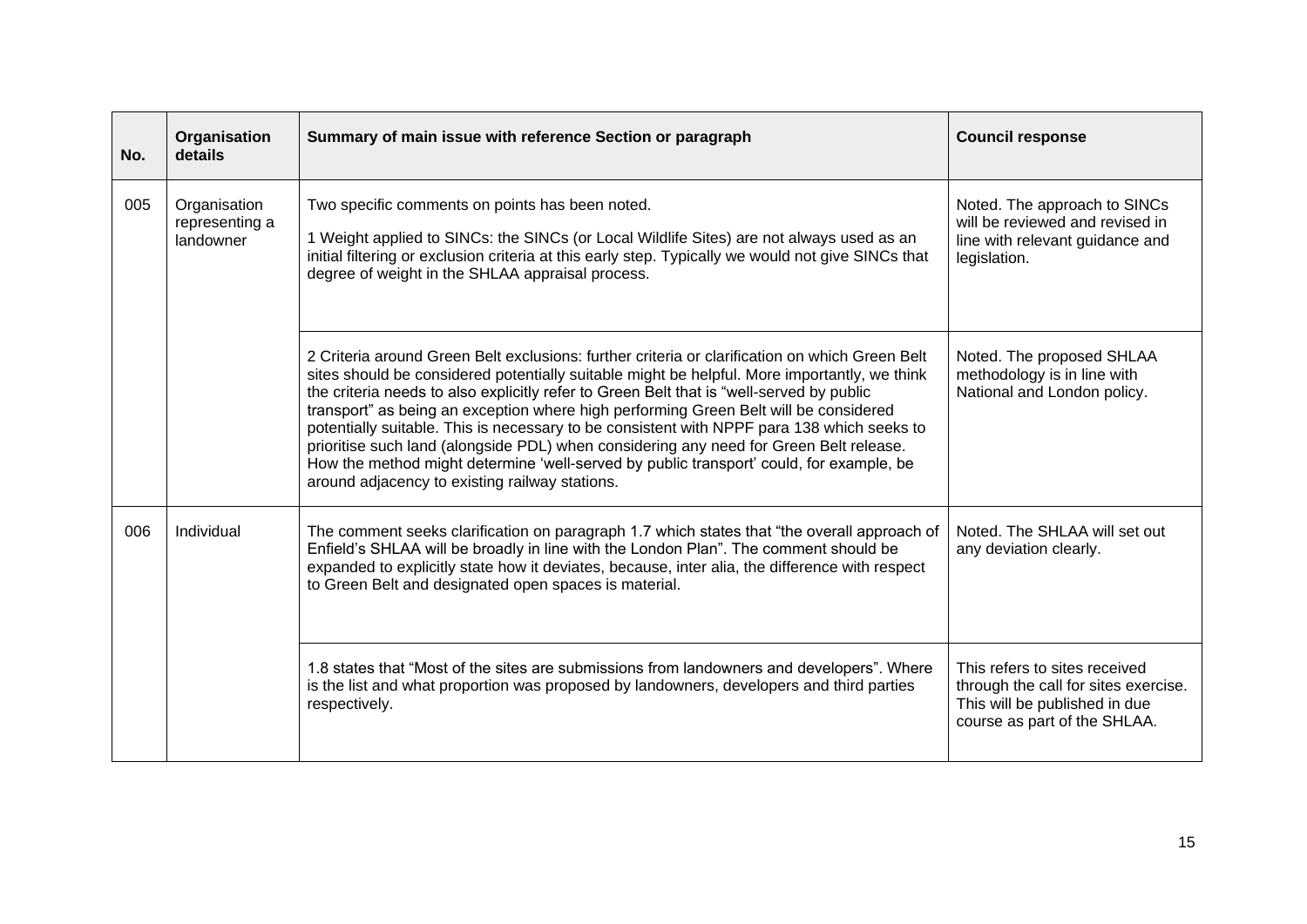| No. | Organisation<br>details | Summary of main issue with reference Section or paragraph                                                                                                                                                                                                                                                                                                                                                                                                                                                                                                                                                                                                                                                           | <b>Council response</b>                                                                                                                                                                                                                                                                                                                                                                                                                                                                                                                                                                                                    |
|-----|-------------------------|---------------------------------------------------------------------------------------------------------------------------------------------------------------------------------------------------------------------------------------------------------------------------------------------------------------------------------------------------------------------------------------------------------------------------------------------------------------------------------------------------------------------------------------------------------------------------------------------------------------------------------------------------------------------------------------------------------------------|----------------------------------------------------------------------------------------------------------------------------------------------------------------------------------------------------------------------------------------------------------------------------------------------------------------------------------------------------------------------------------------------------------------------------------------------------------------------------------------------------------------------------------------------------------------------------------------------------------------------------|
|     |                         | Section 2.18 indicates that third parties can propose sites. This leaves the scheme open to<br>abuse and could put undue pressure on the landowners, as inclusion on the list implies tacit<br>approval, notwithstanding the somewhat disingenuous comment that it does not.                                                                                                                                                                                                                                                                                                                                                                                                                                        | The SHLAA does not allocate<br>sites. Not all sites assessed will<br>be considered suitable for<br>development.                                                                                                                                                                                                                                                                                                                                                                                                                                                                                                            |
|     |                         | Pg 3 - shouldn't footnote 1 refer to NPPF paragraph 67 rather than 159?                                                                                                                                                                                                                                                                                                                                                                                                                                                                                                                                                                                                                                             | Correct. This was an error and will<br>be corrected in the final SHLAA<br>methodology.                                                                                                                                                                                                                                                                                                                                                                                                                                                                                                                                     |
|     |                         | 2.22 Green Belt assessment suggests land makes a lower contribution to the purposes of<br>Green Belt will generally be deemed potentially suitable", and similarly leaves the door<br>open to development on other open/green spaces.<br>This differs materially from London's SHLAA, which states that "The SHLAA system"<br>automatically classified sites overlapping with Green Belt, Metropolitan Open Land and<br>other designated open space in the London Plan as "unsuitable" by the system and deemed<br>to have a zero per cent probability for development", and Policy 7.16 states that "The<br>strongest protection should be given to London's Green Belt, in accordance with national<br>guidance". | Noted. Any difference in approach<br>will be highlighted. Green Belt is<br>listed as a policy constraint<br>alongside others. Sites which<br>make a lower contribution to the<br>Green Belt purpose will only be<br>considered 'potentially suitable'<br>the definition of which is set out<br>within the Draft SHLAA<br>methodology. This states "the<br>development plan process will<br>determine the future suitability for<br>the defined use". The SHLAA still<br>recognises the policy constraint,<br>and other evidence will be<br>required to assess the suitability<br>of the development potential of<br>sites. |
| 007 | Chase Ward<br>Cllrs     | Approves in principle with the intentions underpinning the SHLAA. Methodology aligns in<br>most respects with the national standards. However, are concerned with the discretionary<br>adaptations made to take account of local circumstances, suggestions include:                                                                                                                                                                                                                                                                                                                                                                                                                                                | Noted. Should there be a need to<br>consider release of land in Grade<br>3 for development, surveys will be                                                                                                                                                                                                                                                                                                                                                                                                                                                                                                                |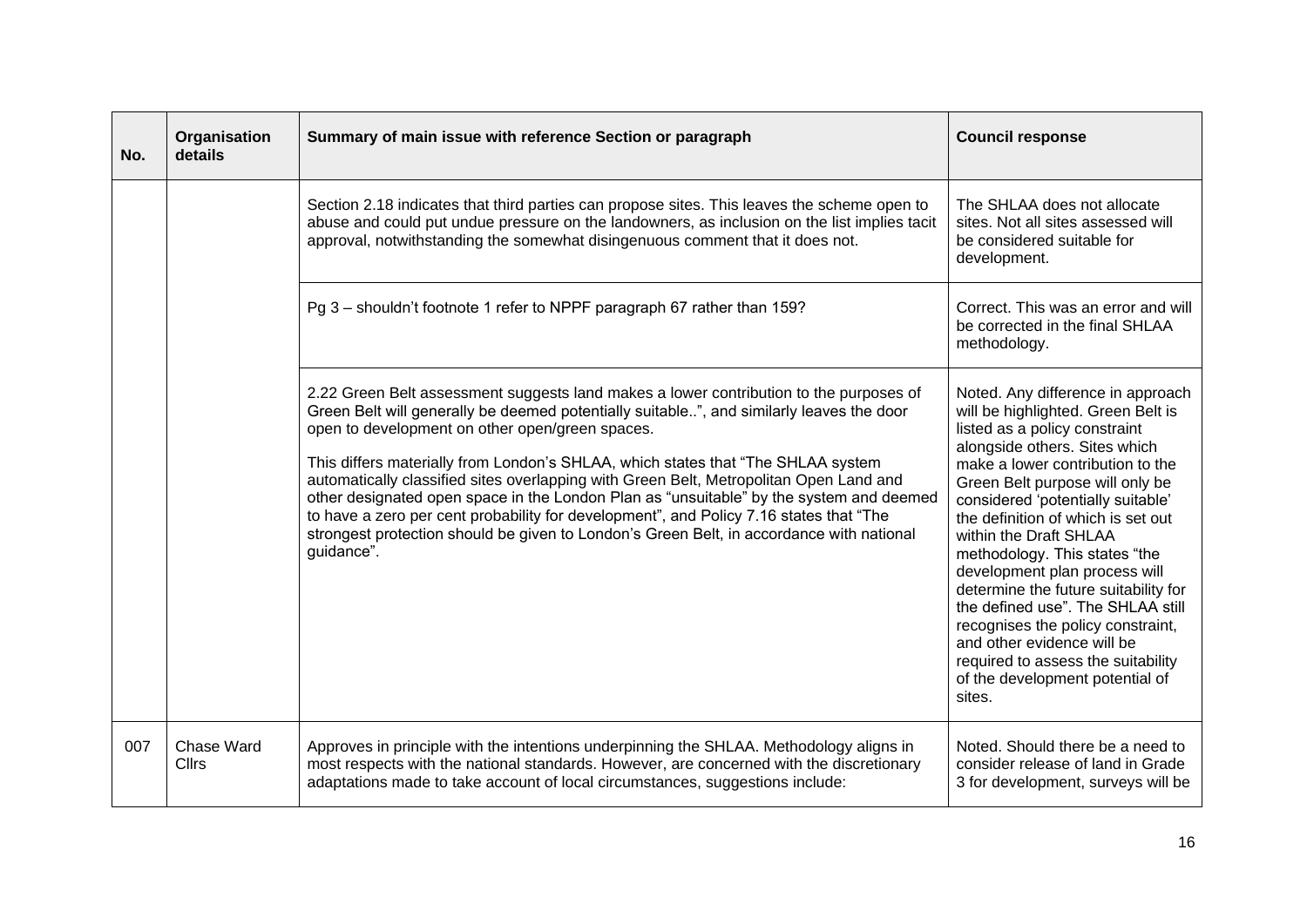| No. | Organisation<br>details          | Summary of main issue with reference Section or paragraph                                                                                                                                                                                                                                                                              | <b>Council response</b>                                                                                                                              |
|-----|----------------------------------|----------------------------------------------------------------------------------------------------------------------------------------------------------------------------------------------------------------------------------------------------------------------------------------------------------------------------------------|------------------------------------------------------------------------------------------------------------------------------------------------------|
|     |                                  | The omission of Grade 3 Agricultural Land from 2.12, Table 2: (Constraints on basis of<br>which sites to be excluded and 2.23 Table 5: Environmental and policy criteria on basis of<br>which sites to be excluded- no soil (or other) assessment has been done to determine the<br>extent to which the Grade 3 land in Enfield is 3a. | undertaken to assess their<br>categorisation and suitability.                                                                                        |
|     |                                  | The exclusion of the Green Belt in Table 5 "Level $1 -$ Sites to be excluded" but its inclusion<br>in Table 5 "Level 2 – Sites with policy constraints to be considered", we consider<br>inappropriate as local determinants.                                                                                                          | This is in line with national<br>planning practice guidance. Green<br>Belt is not an absolute, but a<br>policy constraint.                           |
| 008 | Individual                       | This representation objected to opposed to both building on park land or implementing<br>backland development, and asks a few questions, around the availability council-owned<br>parks and open spaces.                                                                                                                               | The draft SHLAA methodology<br>lists the sources of sites to be<br>considered and the approach to<br>considering absolute and policy<br>constraints. |
|     |                                  | The public should be consulted at each stage of SHLAA preparation.                                                                                                                                                                                                                                                                     | This is not required in line with the<br>Council's SCI and is not<br>considered a proportionate<br>approach.                                         |
|     |                                  | The report and updates should be made available to the public.                                                                                                                                                                                                                                                                         | Noted. The SHLAA and<br>subsequent updates will be<br>published on completion.                                                                       |
| 009 | <b>Thames Water</b><br>(Savills) | This representation comments on the draft Methodology consultation:<br>Stage 2: Site/Broad Location Assessment                                                                                                                                                                                                                         | SSSIs benefit from statutory<br>protection and therefore are to be<br>considered an absolute constraint.<br>The approach to SINCs will be            |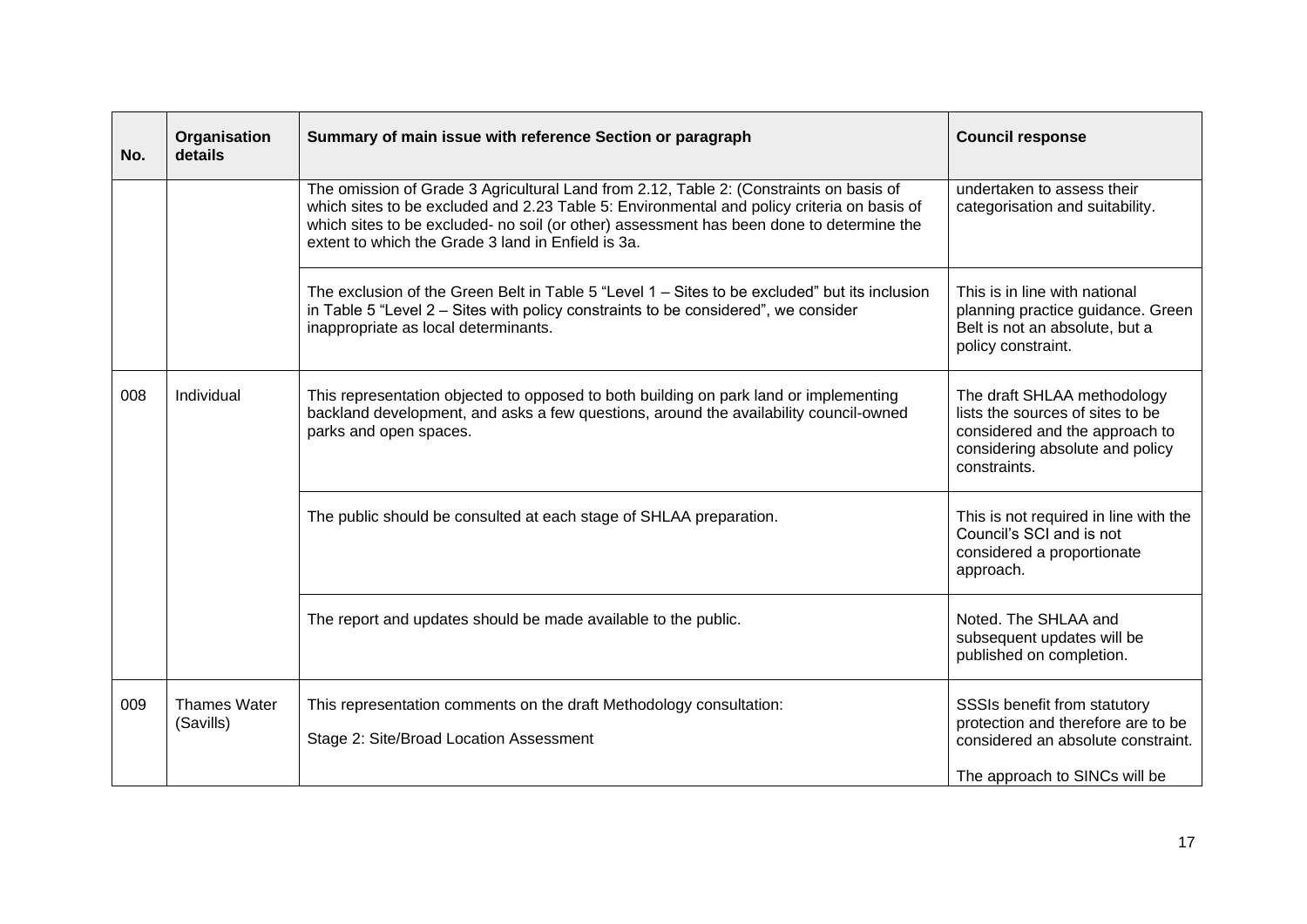| No. | Organisation<br>details | Summary of main issue with reference Section or paragraph                                                                                                                                                                                                                                                                                                                                                                                                                                                                                                                                                                                                                                                                                                                                                                                                                                                                                                                                           | <b>Council response</b>                                                                                                                                                                     |
|-----|-------------------------|-----------------------------------------------------------------------------------------------------------------------------------------------------------------------------------------------------------------------------------------------------------------------------------------------------------------------------------------------------------------------------------------------------------------------------------------------------------------------------------------------------------------------------------------------------------------------------------------------------------------------------------------------------------------------------------------------------------------------------------------------------------------------------------------------------------------------------------------------------------------------------------------------------------------------------------------------------------------------------------------------------|---------------------------------------------------------------------------------------------------------------------------------------------------------------------------------------------|
|     |                         | Tables 2 & 5 sets out the constraints for which sites will be excluded if they lie wholly within<br>the constraint designation.<br>Tables 2 & 5 includes SSSI and SINCs. It is considered that these should not be treated as<br>absolute constraints. The sites being considered could only account for a small part of the<br>constraints designated area. For example, a number of our reservoirs are designated SSSIs<br>and the designation covers the whole of the water body and the surrounding embankments,<br>but, the majority of the value is on the water body for the overwintering wild fowl. Potentially<br>part of the land around the water body could be developed with no detrimental impact on<br>the wider water body/SSSI.<br>Potential release of Sites of Importance for Nature Conservation could also facilitate<br>enabling development which could lead to Biodiversity Net Gain. Therefore, such<br>constraints should not be treated as absolute to rule a site out. | reviewed and revised in line with<br>relevant guidance and legislation.                                                                                                                     |
| 010 | Individual              | Provides comments on the Draft Methodology. Assumes the methodology is an<br>intensification of existing practices and is intended to be compatible with the imperatives of<br>the "Planning for the Future" White Paper. A seriously questionable document in terms of<br>local democratic accountability and environmental protection - local residents will want solid<br>assurances that allocations of sites arising from the revised Local Plan will be subject to<br>proper public consultation.                                                                                                                                                                                                                                                                                                                                                                                                                                                                                             | The SHLAA methodology will be<br>aligned with current guidance. If<br>this is updated the SHLAA<br>methodology and SHLAA will<br>subsequently be updated to<br>reflect up to date guidance. |
|     |                         | The SHLAA's "estimates" of housing potential for each site, arrived at against a background<br>of very high local housing need targets, will have an unavoidable influence on developers'<br>proposals. These in turn seem likely, as per the White Paper, to be subject to a local<br>planning oversight that will have been seriously weakened. Can imagine a similar effect<br>arising from the notion of a housing design typology (see para 2.37) even though it is<br>ostensibly not a model for acceptance under the planning approval process.                                                                                                                                                                                                                                                                                                                                                                                                                                              | The estimated capacity in the<br>SHLAA are not intended to inform<br>planning decisions. Individual<br>proposals will be assessed<br>through the planning application<br>process.           |
|     |                         | It is worrying that Public Open Land, while classed as in principle unsuitable, is not in the list<br>of Excluded sites (see para 2.12).                                                                                                                                                                                                                                                                                                                                                                                                                                                                                                                                                                                                                                                                                                                                                                                                                                                            | The proposed approach is in line<br>with relevant guidance and<br>legislation.                                                                                                              |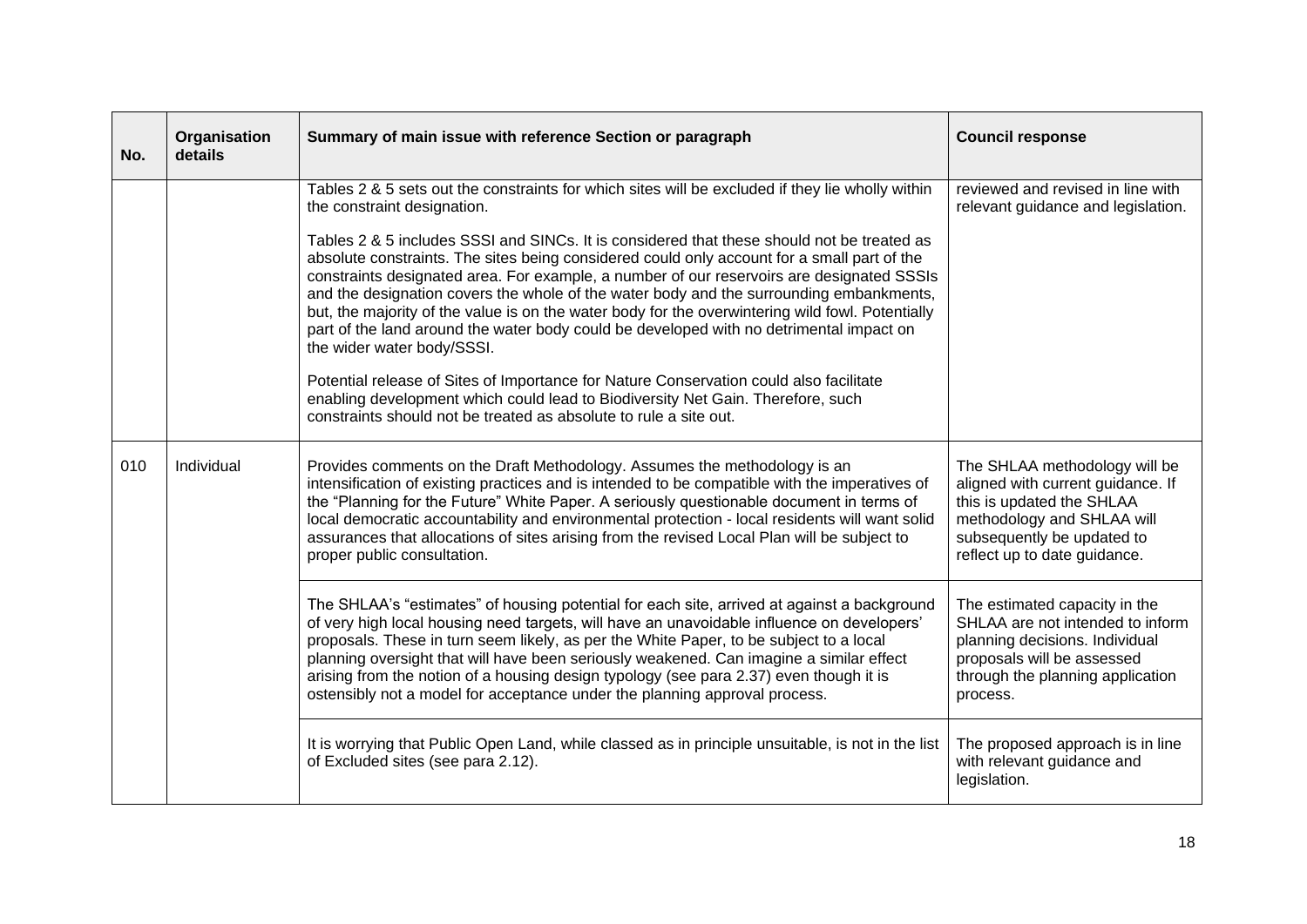| No. | Organisation<br>details                                                        | Summary of main issue with reference Section or paragraph                                                                                                                                                                                                                                                                                                                                                                                                                                                                                                                                                                                                                                           | <b>Council response</b>                                                                                                                     |
|-----|--------------------------------------------------------------------------------|-----------------------------------------------------------------------------------------------------------------------------------------------------------------------------------------------------------------------------------------------------------------------------------------------------------------------------------------------------------------------------------------------------------------------------------------------------------------------------------------------------------------------------------------------------------------------------------------------------------------------------------------------------------------------------------------------------|---------------------------------------------------------------------------------------------------------------------------------------------|
|     |                                                                                | Ominous also are Para. 2.48's references to the "Planning for the Future" White Paper and<br>to wrangles over the London Plan under which LBE's annual housing "need" target rises<br>from 1117 to 2213. As mentioned above, the Methodology clearly presupposes a response<br>by the Council to central pressure to find sites and to squeeze the maximum out of them.<br>Stage 4 of the SHLAA, the assessment review, requires that, if targets have not been met,<br>"unsuitable" sites, including those in previously rejected development applications, will be<br>revisited - see para 2.5. What this procedure promises for housing quality and housing<br>densities can easily be imagined. | The Council's approach to<br>housing targets and housing need<br>will be in line with relevant<br>national/regional policy and<br>guidance. |
| 011 | <b>Hadley Wood</b><br>Neighbourhood<br><b>Planning Forum</b>                   | The Hadley Wood Neighbourhood Planning Forum strongly objects to proposed changes in<br>the criteria for development within the Green Belt, MOL, Public Open Space and Local<br>Green Space that are included in the draft SHLAA.                                                                                                                                                                                                                                                                                                                                                                                                                                                                   | Noted.                                                                                                                                      |
| 012 | Hertfordshire<br><b>CC</b>                                                     | No comments, at this stage Hertfordshire County Council.                                                                                                                                                                                                                                                                                                                                                                                                                                                                                                                                                                                                                                            | No action required.                                                                                                                         |
| 013 | Federation of<br>Enfield<br>Residents and<br>Allied<br>Associations<br>(FERAA) | This representation suggests that the methodology subtends the principles and mission<br>objectives of the borough. The representation cites a number of factors. This includes that<br>there is no shortage of space for regeneration in Enfield. Brownfield is adequate for internal<br>borough needs. Open spaces are a final reserve and the LBE of course must realise that<br>high density developments it has authorised have virtually no healthy recreational facilities.<br>Furthermore, the proposals exclude Grade 1 and 2 land, but this is wholly deceptive for<br>reasons well known to LBE.                                                                                         | The proposed SHLAA<br>methodology will be aligned with<br>national policy and guidance.                                                     |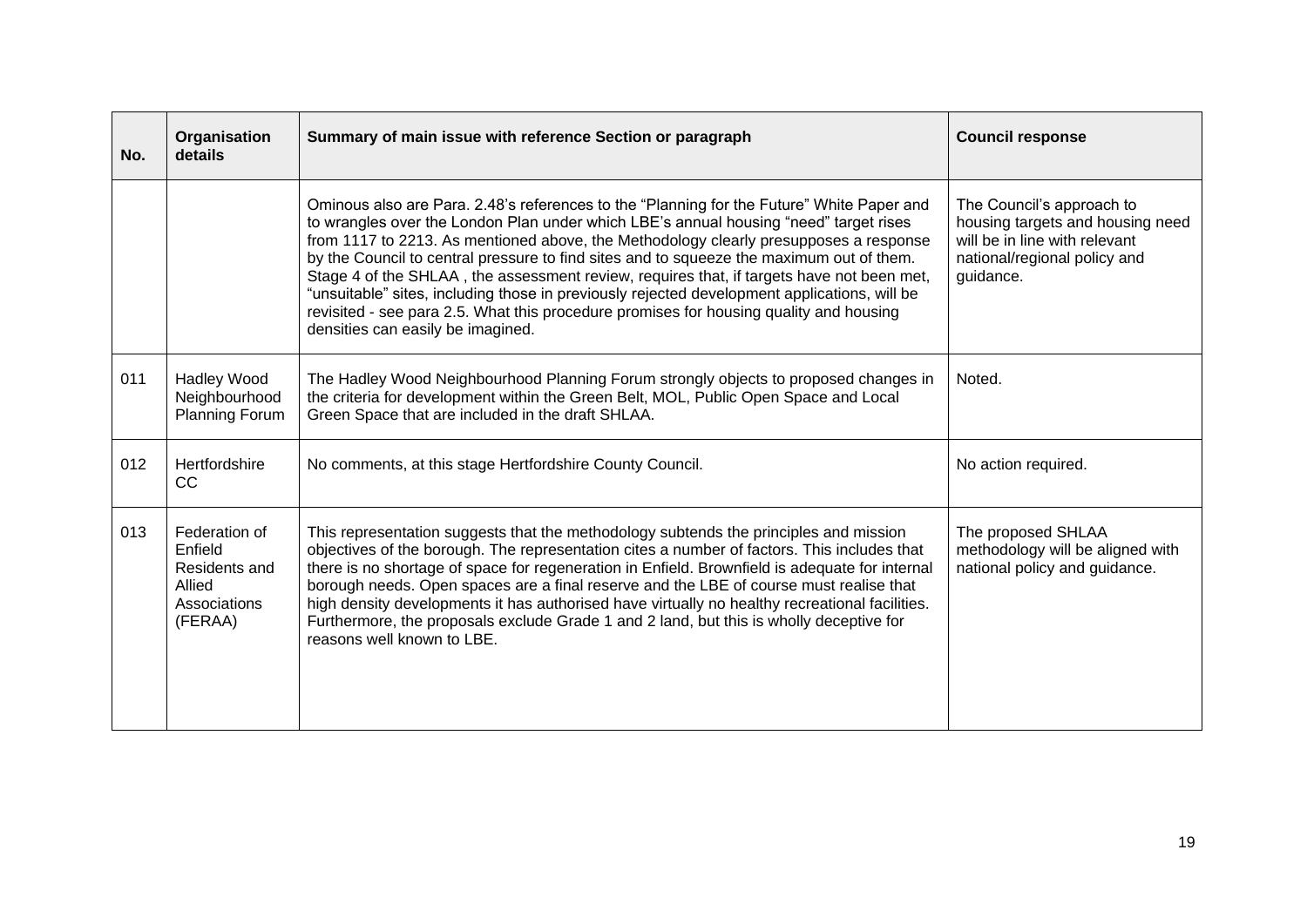| No. | Organisation<br>details                                                              | Summary of main issue with reference Section or paragraph                                                                                                                                                                                                                                                          | <b>Council response</b>                                                                                                                                                                                                         |
|-----|--------------------------------------------------------------------------------------|--------------------------------------------------------------------------------------------------------------------------------------------------------------------------------------------------------------------------------------------------------------------------------------------------------------------|---------------------------------------------------------------------------------------------------------------------------------------------------------------------------------------------------------------------------------|
| 014 | Metropolitan<br>Police Service                                                       | A request to inform the NE Designing our Crime Unit of all relevant decisions regarding to<br>proposed & future land availability for Residential, School, Commercial, Retail, Hospital,<br>projects including Gypsy & Traveller pitches.                                                                          | Noted.                                                                                                                                                                                                                          |
| 015 | Les West<br>Planning                                                                 | This representation notes that the criteria for Green Belt/MOL needs to include an<br>equivalent sentence to match that made about the sites with a lower contribution to the<br>purposes of Green Belt for sites in MOL. The current draft does not appear open up MOL<br>sites to be considered in the same way. | Noted. The proposed approach to<br>assessing MOL and Green Belt<br>will be consistent.                                                                                                                                          |
| 016 | Prepared by<br>Iceni Projects on<br>behalf of<br><b>Fairview New</b><br><b>Homes</b> | This representation suggests a number of recommendations, including:<br>Suggests that "Initial assessment of whether the site is suitable for a particular type of use<br>or as part of a mixed-use development" within Step 1 is too vague.                                                                       | The need to add further detail will<br>be reviewed.                                                                                                                                                                             |
|     | ("Fairview")                                                                         | Suggests removal of Grade 1 and 2 agricultural land from Table 2 as there is none in the<br>borough.                                                                                                                                                                                                               | Inclusion of this constraint is in<br>line with relevant guidance and<br>legislation.                                                                                                                                           |
|     |                                                                                      | The absence of critical infrastructure for sites in more isolated locations (should be a key<br>consideration (particularly around timeframes) that is flagged as part of the assessment<br>process.                                                                                                               | Noted. This will be considered.                                                                                                                                                                                                 |
|     |                                                                                      | Step 3 (Green Belt / MOL) – would accept the approach to considering sites within the<br>Green Belt if there was a clear mechanism to challenge the Green Belt study conclusions<br>and have the SHLAA assessment subsequently amended.                                                                            | Noted. The SHLAA will be a living<br>document that is updated<br>annually. This will allow the<br>SHLAA findings to be updated<br>and revised following publication<br>of any technical evidence relating<br>to the Green Belt. |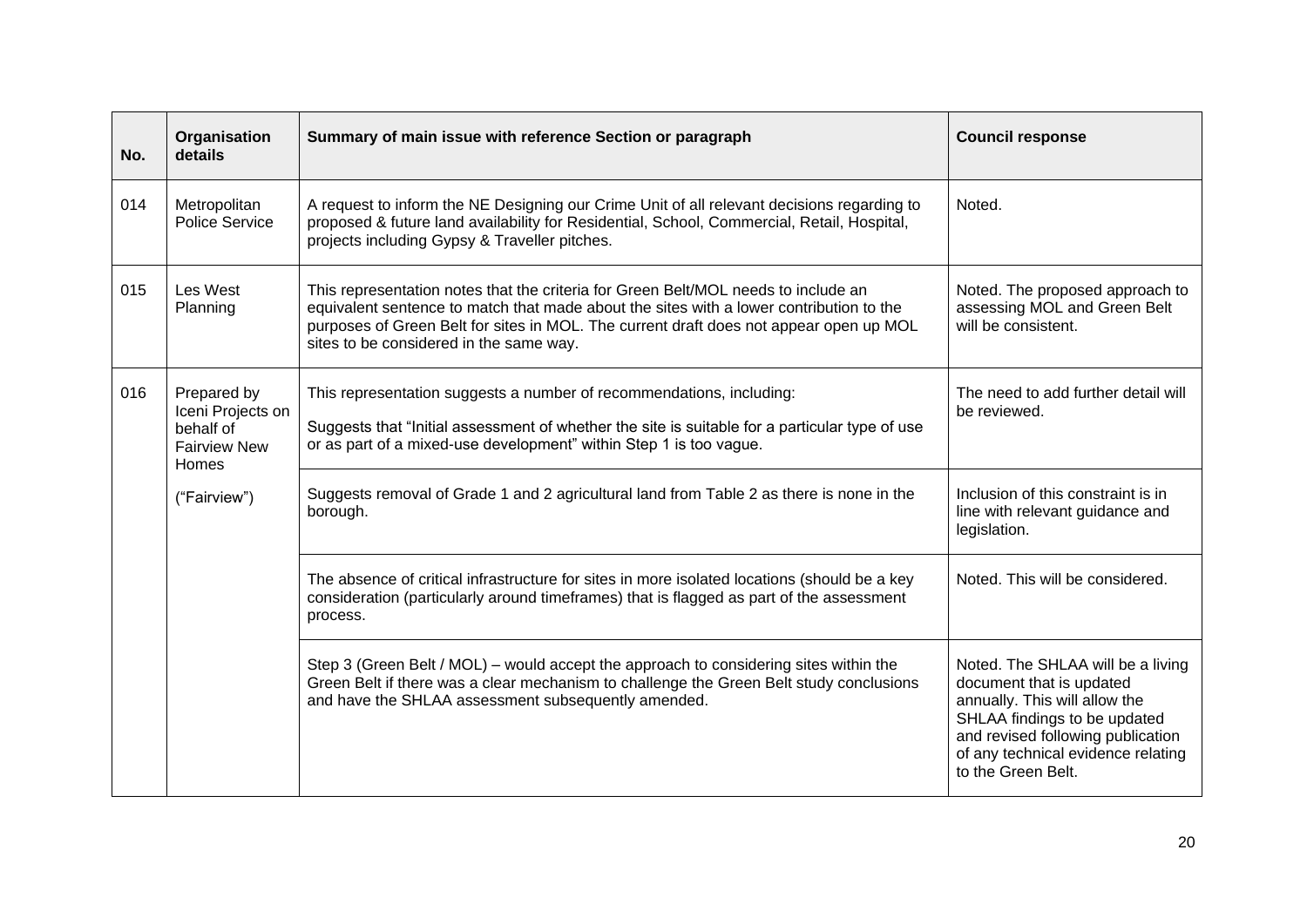| No. | Organisation<br>details                                                  | Summary of main issue with reference Section or paragraph                                                                                                                                                                                                                                                                                               | <b>Council response</b>                                                                                                                                                                                                                 |
|-----|--------------------------------------------------------------------------|---------------------------------------------------------------------------------------------------------------------------------------------------------------------------------------------------------------------------------------------------------------------------------------------------------------------------------------------------------|-----------------------------------------------------------------------------------------------------------------------------------------------------------------------------------------------------------------------------------------|
|     |                                                                          | Step 3 (Green Belt / MOL) – concerned about exceptions for PDL. Considerations about<br>whether or not the redevelopment of site's harm to the Green Belt, balanced against the<br>community benefits and strategic objectives are a balancing decision which should not be<br>contained within the SHLAA.                                              | The SHLAA will not make such<br>judgements. It is for the modelling<br>stage of the future strategic and<br>alternative growth options that will<br>bring together the collective<br>consideration of Local Plan<br>technical evidence. |
|     |                                                                          | Do not consider that undesignated employment sites should get a 'free pass' through the<br>assessment process. What makes a site acceptable in employment terms, does not also<br>apply to housing sites.                                                                                                                                               | Noted. This will be reviewed.                                                                                                                                                                                                           |
|     |                                                                          | Table 5 refers to constraints including Flood Risk Zone 2 and contamination, but does not<br>note the approach that will be taken if sites are partially constrained by such factors.                                                                                                                                                                   | Noted. Further clarity will be<br>provided within the final SHLAA<br>methodology.                                                                                                                                                       |
|     |                                                                          | A site location plan of landholding is attached, alongside a masterplan of the site illustrating<br>potential capacity.                                                                                                                                                                                                                                 | Noted.                                                                                                                                                                                                                                  |
| 017 | Prepared by<br>Iceni Projects on<br>behalf of<br>London<br>Diocesan Fund | Availability of public land can often be questionable even when there is a high-level desire<br>for sites to be released. As such, we would recommend that any public sector sites should<br>be supported by additional information about their date of their availability and the disposal<br>strategy to confirm they really will be brought forward. | Noted. The Council will take a<br>proportionate and consistent<br>approach for assessing availability<br>of all sites considered.                                                                                                       |
|     | ("LDF"), relating<br>to Land                                             | Suggests that "Initial assessment of whether the site is suitable for a particular type of use<br>or as part of a mixed-use development" within Step 1 is too vague.                                                                                                                                                                                    | The need to add further detail will<br>be reviewed.                                                                                                                                                                                     |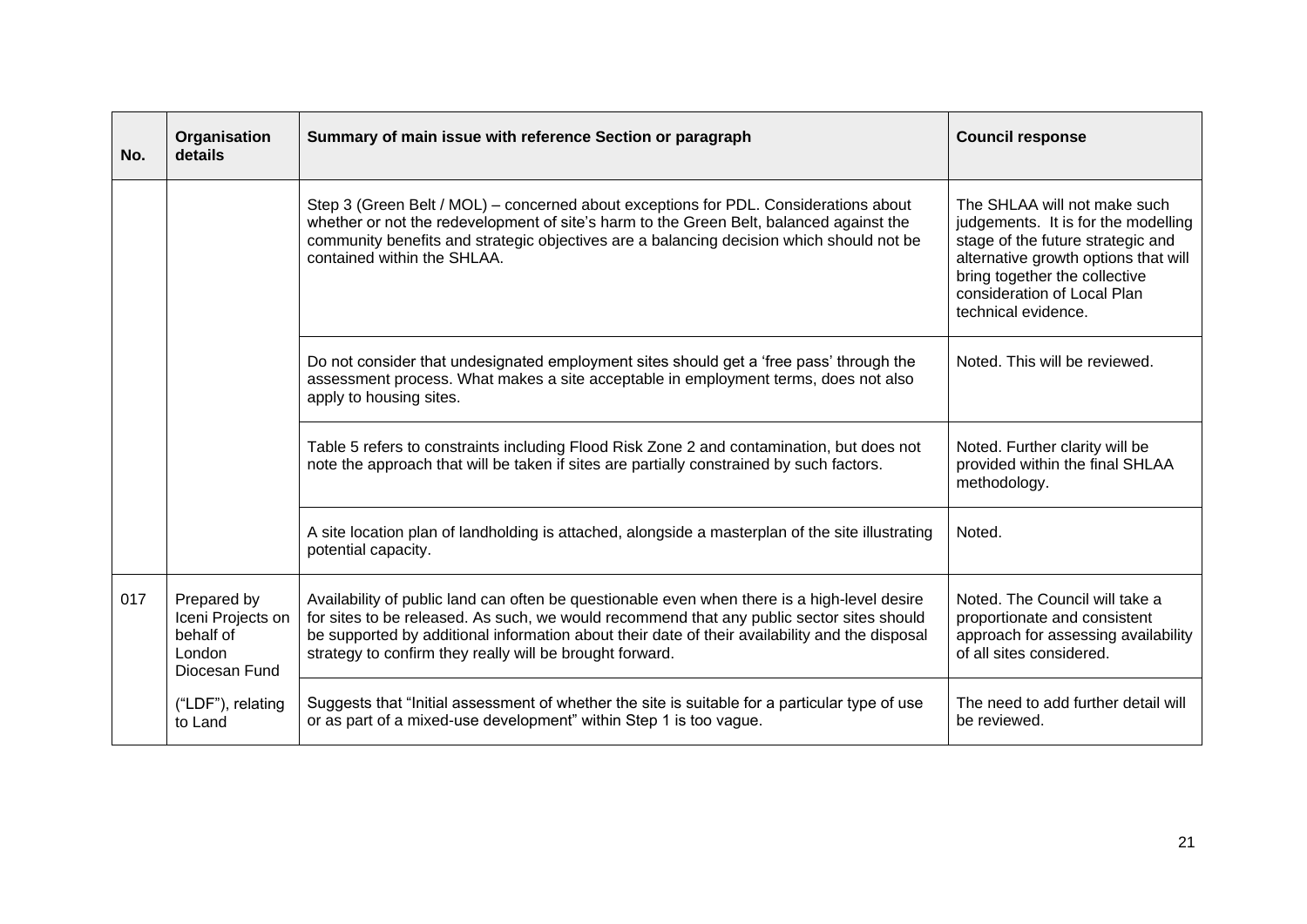| No. | Organisation<br>details                                     | Summary of main issue with reference Section or paragraph                                                                                                                                                                                                                                                  | <b>Council response</b>                                                                                                                                                                                                                 |                                                                                                                                                                                                     |
|-----|-------------------------------------------------------------|------------------------------------------------------------------------------------------------------------------------------------------------------------------------------------------------------------------------------------------------------------------------------------------------------------|-----------------------------------------------------------------------------------------------------------------------------------------------------------------------------------------------------------------------------------------|-----------------------------------------------------------------------------------------------------------------------------------------------------------------------------------------------------|
|     | Opposite the<br><b>Jolly Farmers</b><br><b>Public House</b> | Suggests removal of Grade 1 and 2 agricultural land from Table 2 as there is none in the<br>borough.                                                                                                                                                                                                       | Inclusion of this constraint is in<br>line with relevant guidance and<br>legislation.                                                                                                                                                   |                                                                                                                                                                                                     |
|     |                                                             | The absence of critical infrastructure for sites in more isolated locations (should be a key<br>consideration (particularly around timeframes) that is flagged as part of the assessment<br>process.                                                                                                       | Noted. This will be considered.                                                                                                                                                                                                         |                                                                                                                                                                                                     |
|     |                                                             |                                                                                                                                                                                                                                                                                                            | Step 3 (Green Belt / MOL) – would accept the approach to considering sites within the<br>Green Belt if there was a clear mechanism to challenge the Green Belt study conclusions<br>and have the SHLAA assessment subsequently amended. | The draft SHLAA methodology<br>states that sites within the Green<br>Belt will be considered 'potentially<br>suitable.' The definition of this is<br>set out within the draft SHLAA<br>methodology. |
|     |                                                             |                                                                                                                                                                                                                                                                                                            | Noted. The SHLAA will be a living<br>document that is updated<br>annually. This will allow the<br>SHLAA findings to be updated<br>and revised following publication<br>of any technical evidence relating<br>to the Green Belt.         |                                                                                                                                                                                                     |
|     |                                                             | Step 3 (Green Belt / MOL) – concerned about exceptions for PDL. Considerations about<br>whether or not the redevelopment of site's harm to the Green Belt, balanced against the<br>community benefits and strategic objectives are a balancing decision which should not be<br>contained within the SHLAA. | The SHLAA will not make such<br>judgements. It is for the modelling<br>stage of the future strategic and<br>alternative growth options that will<br>bring together the collective<br>consideration of Local Plan<br>technical evidence. |                                                                                                                                                                                                     |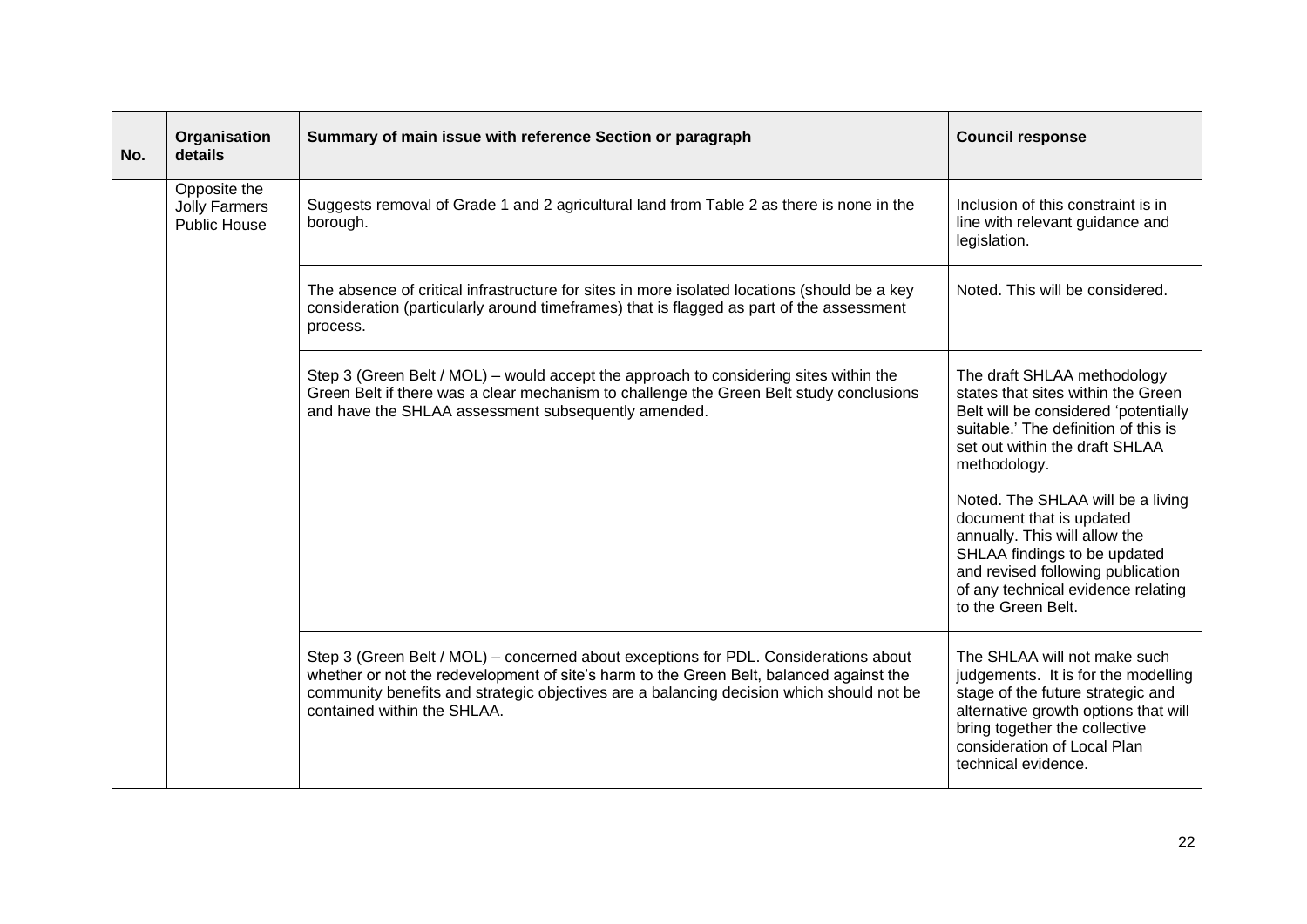| No. | Organisation<br>details | Summary of main issue with reference Section or paragraph                                                                                                                                                                                                                                                                                                                                                                                                                                    | <b>Council response</b>                                                                                                                              |
|-----|-------------------------|----------------------------------------------------------------------------------------------------------------------------------------------------------------------------------------------------------------------------------------------------------------------------------------------------------------------------------------------------------------------------------------------------------------------------------------------------------------------------------------------|------------------------------------------------------------------------------------------------------------------------------------------------------|
|     |                         | Do not consider that undesignated employment sites should get a 'free pass' through the<br>assessment process. What makes a site acceptable in employment terms, does not also<br>apply to housing sites.                                                                                                                                                                                                                                                                                    | Noted. This will be reviewed.                                                                                                                        |
|     |                         | Agree that genuine public open space should not be deemed suitable, so it will be important<br>that the criteria for what is considered open space is clearly set out in the Methodology.                                                                                                                                                                                                                                                                                                    | Noted. Further clarity will be<br>added to the final SHLAA<br>methodology to clarify how the<br>approach relates to existing policy<br>designations. |
|     |                         | Table 5 refers to constraints including Flood Risk Zone 2 and contamination, but does not<br>note the approach that will be taken if sites are partially constrained by such factors.                                                                                                                                                                                                                                                                                                        | Noted. Further clarity will be<br>provided within the final SHLAA<br>methodology.                                                                    |
|     |                         | We support the consideration of site viability, particularly considering the Strategic<br>Infrastructure costs related to larger sites. We have seen other local authorities struggle at<br>Examination stage bringing forward large new communities as the infrastructure costs have<br>not been realistically assessed. This should form an important consideration and the use of<br>Government funding should only be factored in where there is significant progress in<br>securing it. | Noted.                                                                                                                                               |
|     |                         | We support the consideration of appropriate timescales for individual sites, but we consider<br>it is important that infrastructure delivery timeframes are considered at this stage. Where<br>funding is not progressed for significant and critical pieces of infrastructure then the relevant<br>adjustments should be made to the site assessment.                                                                                                                                       | Noted. A consistent approach will<br>be applied across all sites<br>requiring strategic infrastructure.                                              |
|     |                         | We support the use of masterplans to guide assumptions about site density.                                                                                                                                                                                                                                                                                                                                                                                                                   | Noted.                                                                                                                                               |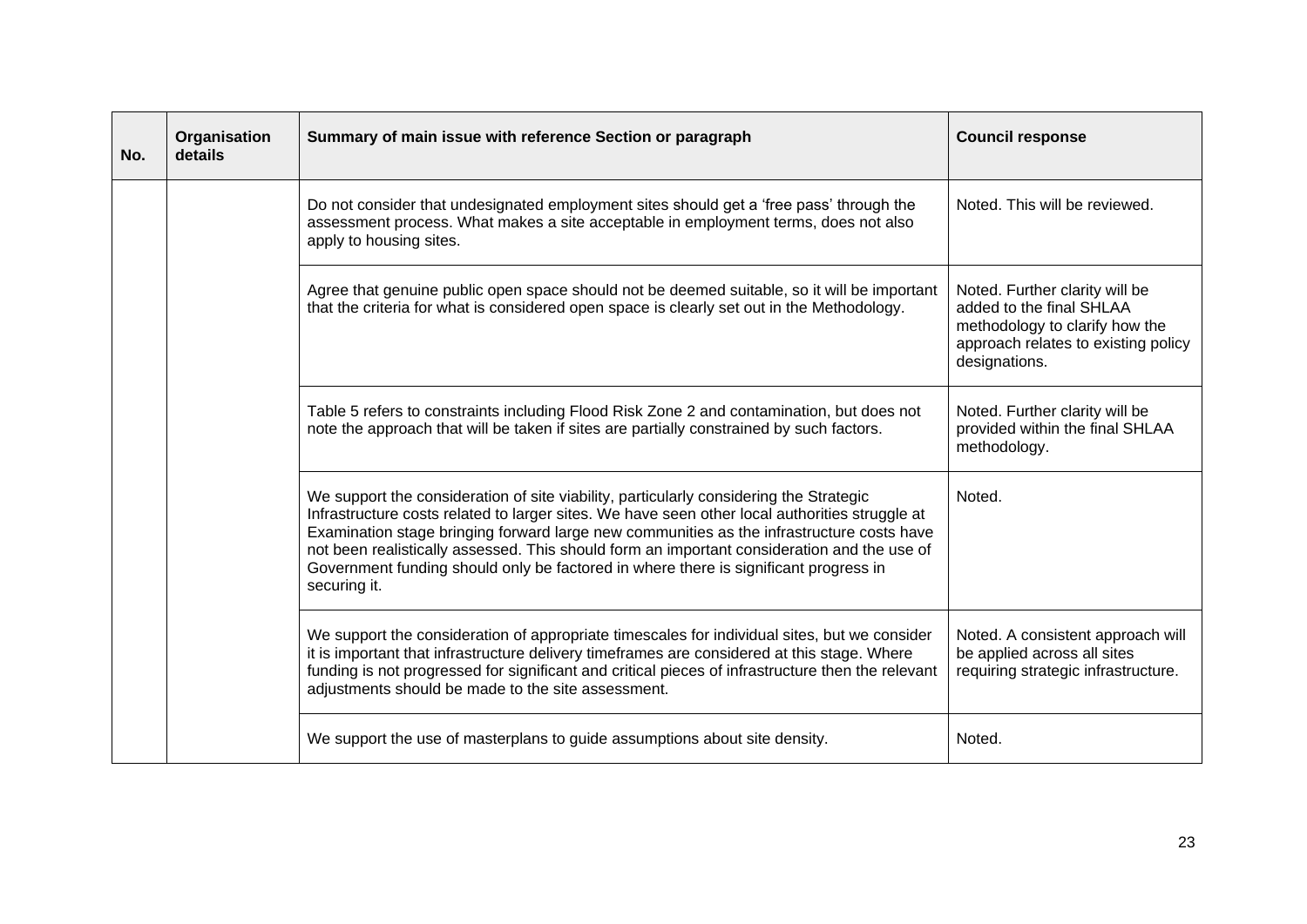| No. | Organisation<br>details                                                                                                                     | Summary of main issue with reference Section or paragraph                                                                                                                                                                                                                                                                                               | <b>Council response</b>                                                                                                                                                                             |
|-----|---------------------------------------------------------------------------------------------------------------------------------------------|---------------------------------------------------------------------------------------------------------------------------------------------------------------------------------------------------------------------------------------------------------------------------------------------------------------------------------------------------------|-----------------------------------------------------------------------------------------------------------------------------------------------------------------------------------------------------|
|     |                                                                                                                                             | A site location plan of landholding is attached, alongside a masterplan of the site illustrating<br>potential capacity.                                                                                                                                                                                                                                 | Noted.                                                                                                                                                                                              |
| 018 | Prepared by<br>Iceni Projects on<br>behalf of<br>London<br>Diocesan Fund<br>("LDF"), relating<br>to Land at Jesus<br>Church, Forty<br>Hill. | Availability of public land can often be questionable even when there is a high-level desire<br>for sites to be released. As such, we would recommend that any public sector sites should<br>be supported by additional information about their date of their availability and the disposal<br>strategy to confirm they really will be brought forward. | Noted. The Council will take a<br>proportionate and consistent<br>approach for assessing availability<br>of all sites considered.                                                                   |
|     |                                                                                                                                             | Suggests that "Initial assessment of whether the site is suitable for a particular type of use<br>or as part of a mixed-use development" within Step 1 is too vague.                                                                                                                                                                                    | The need to add further detail will<br>be reviewed.                                                                                                                                                 |
|     |                                                                                                                                             | Suggests removal of Grade 1 and 2 agricultural land from Table 2 as there is none in the<br>borough.                                                                                                                                                                                                                                                    | Inclusion of this constraint is in<br>line with relevant guidance and<br>legislation.                                                                                                               |
|     |                                                                                                                                             | The absence of critical infrastructure for sites in more isolated locations (should be a key<br>consideration (particularly around timeframes) that is flagged as part of the assessment<br>process.                                                                                                                                                    | Noted. This will be considered.                                                                                                                                                                     |
|     |                                                                                                                                             | Step 3 (Green Belt / MOL) – would accept the approach to considering sites within the<br>Green Belt if there was a clear mechanism to challenge the Green Belt study conclusions<br>and have the SHLAA assessment subsequently amended.                                                                                                                 | The draft SHLAA methodology<br>states that sites within the Green<br>Belt will be considered 'potentially<br>suitable.' The definition of this is<br>set out within the draft SHLAA<br>methodology. |
|     |                                                                                                                                             |                                                                                                                                                                                                                                                                                                                                                         | Noted. The SHLAA will be a living<br>document that is updated<br>annually. This will allow the<br>SHLAA findings to be updated                                                                      |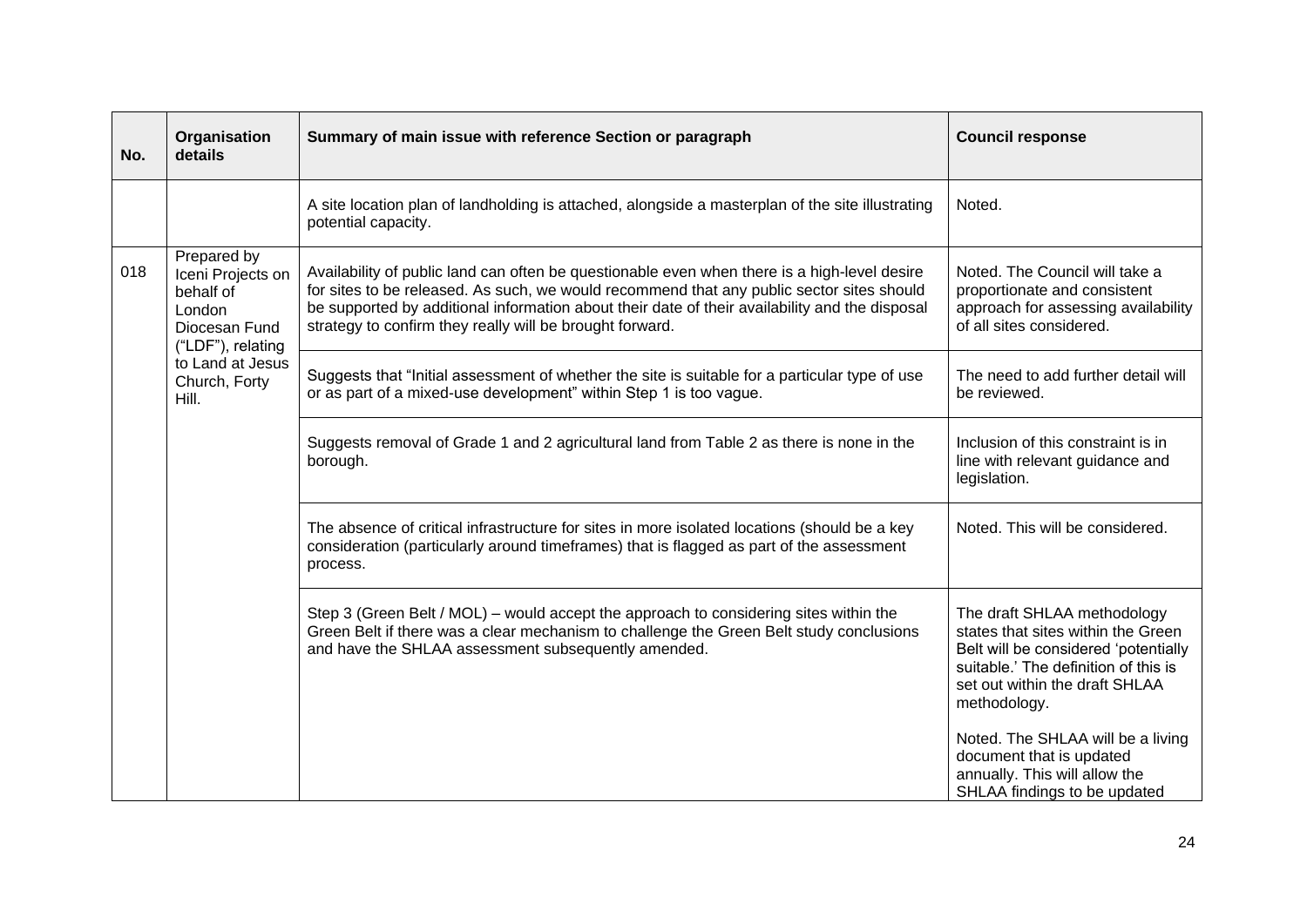| No. | Organisation<br>details | Summary of main issue with reference Section or paragraph                                                                                                                                                                                                                                                                                                                                                                                                                              | <b>Council response</b>                                                                                                                                                                                                                 |
|-----|-------------------------|----------------------------------------------------------------------------------------------------------------------------------------------------------------------------------------------------------------------------------------------------------------------------------------------------------------------------------------------------------------------------------------------------------------------------------------------------------------------------------------|-----------------------------------------------------------------------------------------------------------------------------------------------------------------------------------------------------------------------------------------|
|     |                         |                                                                                                                                                                                                                                                                                                                                                                                                                                                                                        | and revised following publication<br>of any technical evidence relating<br>to the Green Belt.                                                                                                                                           |
|     |                         | Step 3 (Green Belt / MOL) – concerned about exceptions for PDL. Considerations about<br>whether or not the redevelopment of site's harm to the Green Belt, balanced against the<br>community benefits and strategic objectives are a balancing decision which should not be<br>contained within the SHLAA. If there are Green Belt harm issues related with a site, this<br>should form part of the site selection process and the decision should not be hidden away in<br>the SHLAA. | The SHLAA will not make such<br>judgements. It is for the modelling<br>stage of the future strategic and<br>alternative growth options that will<br>bring together the collective<br>consideration of Local Plan<br>technical evidence. |
|     |                         | Do not consider that undesignated employment sites should get a 'free pass' through the<br>assessment process. What makes a site acceptable in employment terms, does not also<br>apply to housing sites.                                                                                                                                                                                                                                                                              | Noted. This will be reviewed.                                                                                                                                                                                                           |
|     |                         | Agree that genuine public open space should not be deemed suitable, so it will be important<br>that the criteria for what is considered open space is clearly set out in the Methodology.                                                                                                                                                                                                                                                                                              | Noted. Further clarity will be<br>added to the final SHLAA<br>methodology to clarify how the<br>approach relates to existing policy<br>designations.                                                                                    |
|     |                         | Table 5 refers to constraints including Flood Risk Zone 2 and contamination, but does not<br>note the approach that will be taken if sites are partially constrained by such factors.                                                                                                                                                                                                                                                                                                  | Noted. Further clarity will be<br>provided within the final SHLAA<br>methodology.                                                                                                                                                       |
|     |                         | We support the consideration of site viability, particularly considering the Strategic<br>Infrastructure costs related to larger sites. We have seen other local authorities struggle at<br>Examination stage bringing forward large new communities as the infrastructure costs have<br>not been realistically assessed. This should form an important consideration and the use of                                                                                                   | Noted.                                                                                                                                                                                                                                  |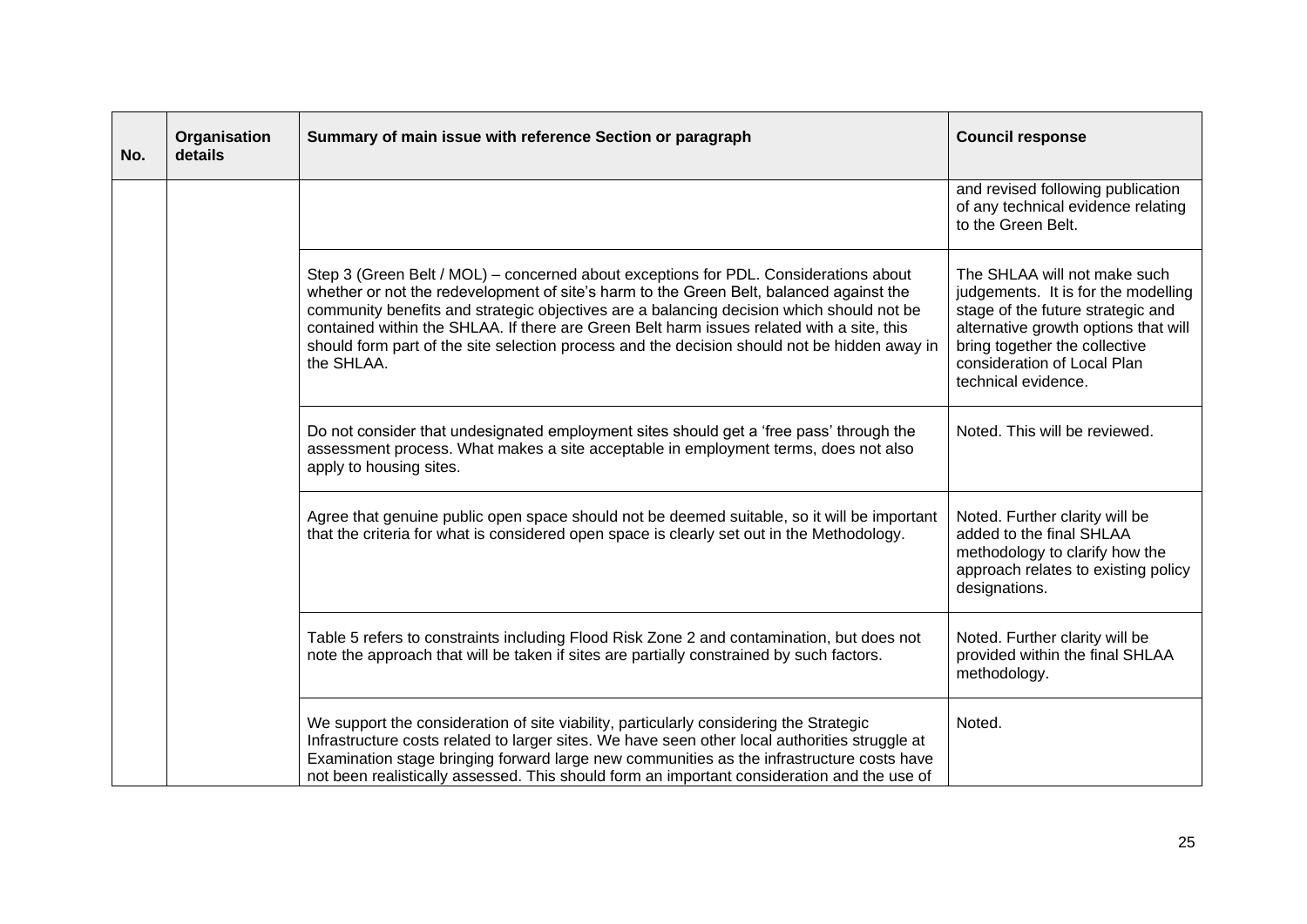| No. | Organisation<br>details                                                 | Summary of main issue with reference Section or paragraph                                                                                                                                                                                                                                                                                                                                                                       | <b>Council response</b>                                                                                 |
|-----|-------------------------------------------------------------------------|---------------------------------------------------------------------------------------------------------------------------------------------------------------------------------------------------------------------------------------------------------------------------------------------------------------------------------------------------------------------------------------------------------------------------------|---------------------------------------------------------------------------------------------------------|
|     |                                                                         | Government funding should only be factored in where there is significant progress in<br>securing it.                                                                                                                                                                                                                                                                                                                            |                                                                                                         |
|     |                                                                         | We support the consideration of appropriate timescales for individual sites, but we consider<br>it is important that infrastructure delivery timeframes are considered at this stage. Where<br>funding is not progressed for significant and critical pieces of infrastructure then the relevant<br>adjustments should be made to the site assessment.                                                                          | Noted. A consistent approach will<br>be applied across all sites<br>requiring strategic infrastructure. |
|     |                                                                         | We support the use of masterplans to guide assumptions about site density.                                                                                                                                                                                                                                                                                                                                                      | Noted.                                                                                                  |
|     |                                                                         | In order to avoid unnecessarily returning to the SHLAA process, we would recommend<br>seeking to deliver a wide variety of sites through this process and focus on the most<br>sustainable and deliverable sites in the first instance. Having a large reservoir of sites will<br>be key, but this will need to be full of appropriate sites that can be brought forward quickly to<br>meet need, such as Land at Jesus Church. | Noted.                                                                                                  |
|     |                                                                         | A site location plan of landholding is attached. Consider that the focus should be on the<br>sustainable and deliverable sites that relate well to the existing built up settlement. This<br>would includes sites, such as Land at Jesus Church, Forty Hill, Enfield, which is considered<br>suitable and deliverable. We have set this out in more detail in the appended Site<br>Assessment at Appendix A1.                   |                                                                                                         |
| 019 | Savills on behalf<br>of Crosstree<br><b>Real Estate</b><br>Partners LLP | Broadly endorse the Council's proposed methodology to identifying and assessing potential<br>sites within the borough and the capacity of those sites to contribute towards the borough's<br>housing land supply. Also includes a number of suggestions on the methodology.                                                                                                                                                     | Noted.                                                                                                  |
|     |                                                                         | Supportive of the list of data sources in Stage 1.                                                                                                                                                                                                                                                                                                                                                                              | No action required.                                                                                     |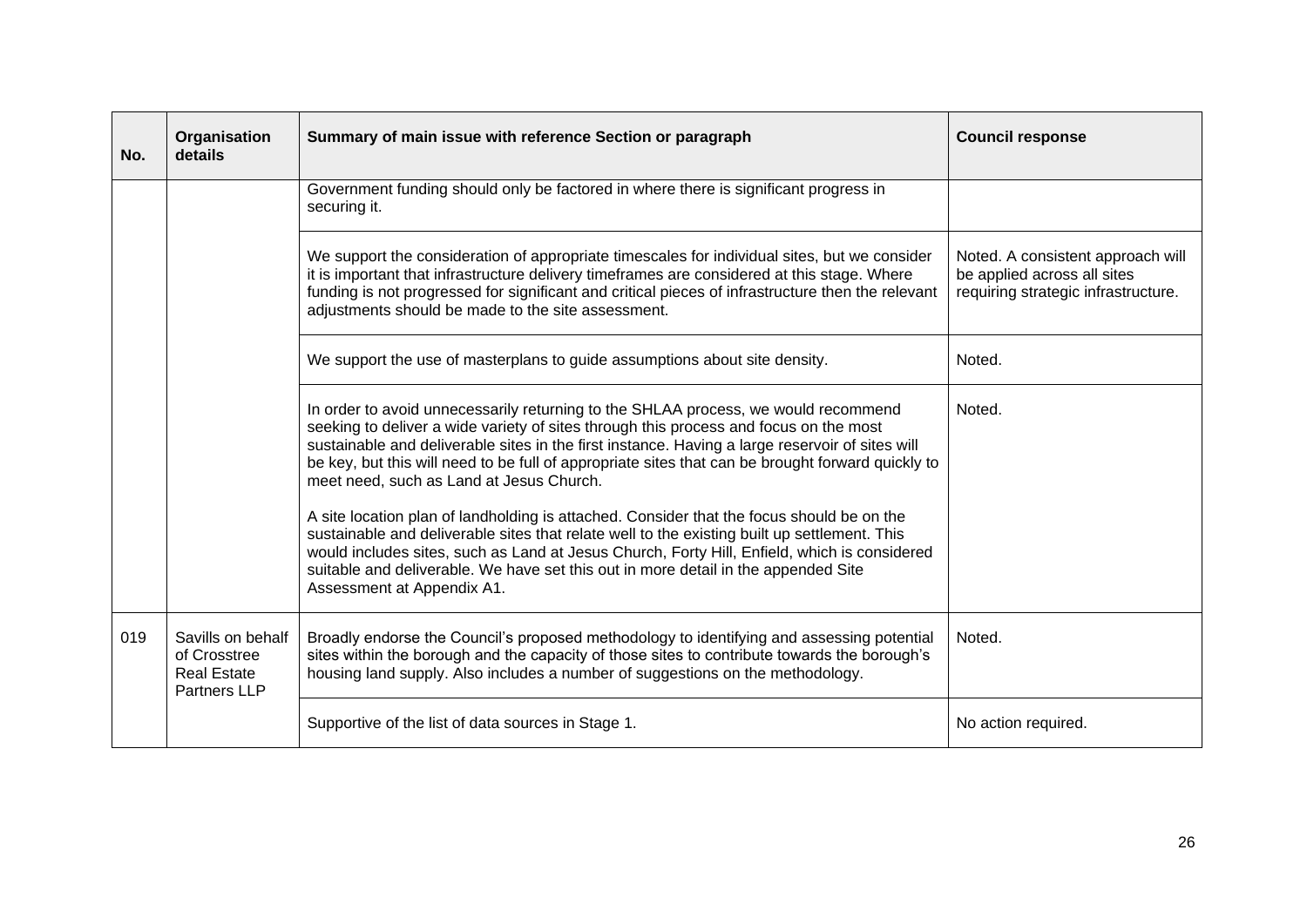| No. | Organisation<br>details | Summary of main issue with reference Section or paragraph                                                                                                                                                                                                                                                                                                                                                                                                                                 | <b>Council response</b>                                                                                                    |
|-----|-------------------------|-------------------------------------------------------------------------------------------------------------------------------------------------------------------------------------------------------------------------------------------------------------------------------------------------------------------------------------------------------------------------------------------------------------------------------------------------------------------------------------------|----------------------------------------------------------------------------------------------------------------------------|
|     |                         | We do not wish to comment on the list of constraints forming the basis upon which sites<br>should be excluded from further assessment. Suggest comments in relation to detailed<br>steps.                                                                                                                                                                                                                                                                                                 | Noted.                                                                                                                     |
|     |                         | Step 1 – Site Surveys - Support the range of proposed desk-based assessments. Question<br>whether desk based officer assessment is appropriate for assessing owner intentions.<br>Suggested text amendment:<br>Owner intentions through discussion with the relevant stakeholders;                                                                                                                                                                                                        | Noted. To be reviewed as<br>required.                                                                                      |
|     |                         | [insert new bullet point] Whether the site has transformational or strategic scale potential to<br>become a significant contributor towards housing provision within the borough,<br>notwithstanding its current land use or character.                                                                                                                                                                                                                                                   | Noted. To be reviewed as<br>required.                                                                                      |
|     |                         | Step 2: Assessing Availability- we support the proposed methodology                                                                                                                                                                                                                                                                                                                                                                                                                       | Noted.                                                                                                                     |
|     |                         | Step 3: Assessing Suitability- we support the proposed methodology                                                                                                                                                                                                                                                                                                                                                                                                                        | Noted.                                                                                                                     |
|     |                         | Step 4: Assessing Achievability- we support the principle of assessing the viability of a<br>suggested site, we do not consider it appropriate to undertake generic viability testing when<br>considering the achievability of large scale complex town centre development, particularly<br>where landowners are willing to invest in sites with a view to increasing land values over<br>time in such instances where a development site may not appear viable in the immediate<br>term. | Noted. The approach to<br>consideration of viability on more<br>complex sites will be reviewed<br>and revised as required. |
|     |                         | We propose that general viability information and testing of sites, as suggested within the<br>methodology, will not be sufficient for complex projects and would therefore request that<br>landowners are invited to submit their own detailed viability evidence when this assessment                                                                                                                                                                                                   |                                                                                                                            |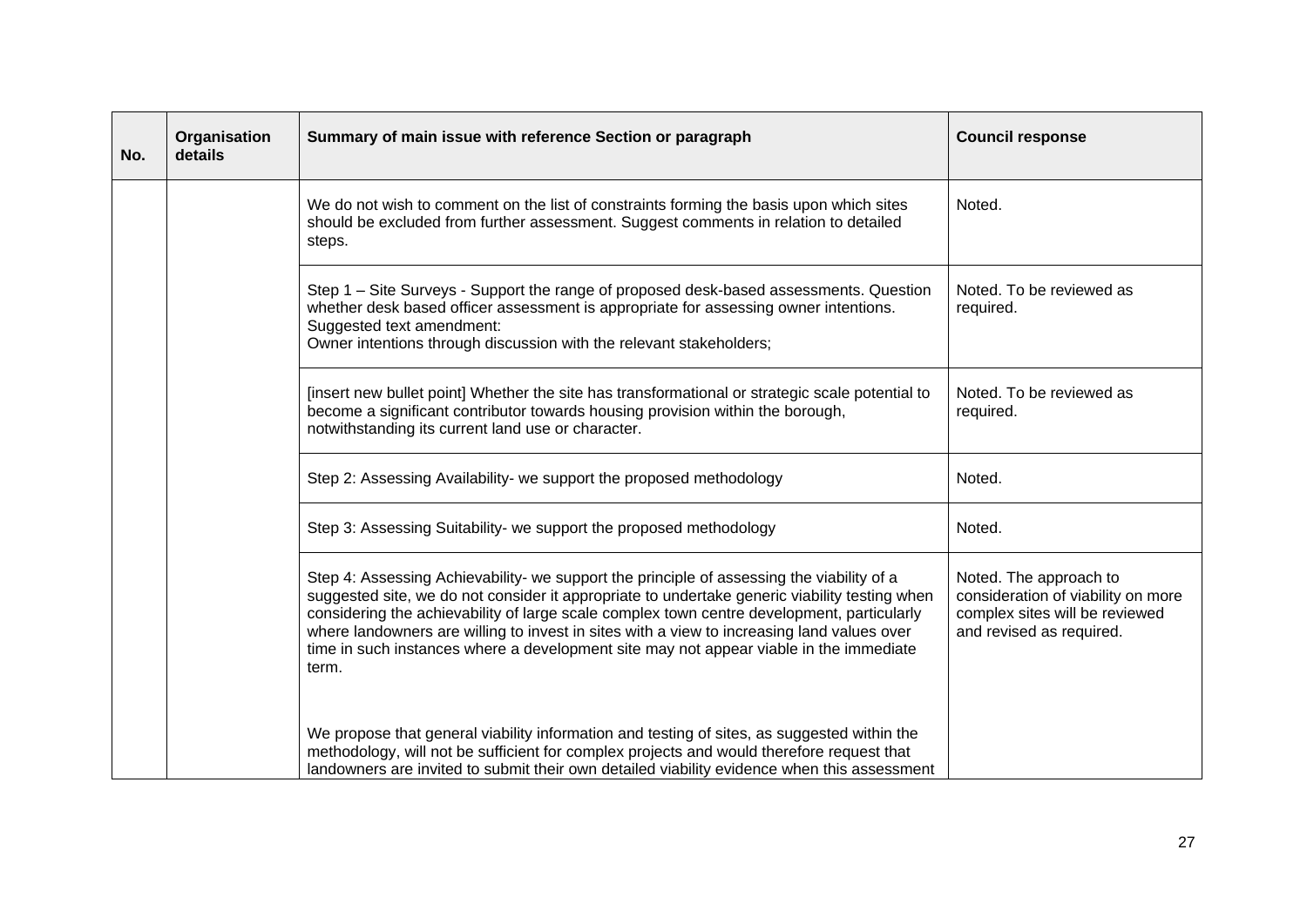| No. | Organisation<br>details | Summary of main issue with reference Section or paragraph                                                                                                                                                                                                                                                                                                                                                                                                                                                                                                                                                                                                                                                | <b>Council response</b> |
|-----|-------------------------|----------------------------------------------------------------------------------------------------------------------------------------------------------------------------------------------------------------------------------------------------------------------------------------------------------------------------------------------------------------------------------------------------------------------------------------------------------------------------------------------------------------------------------------------------------------------------------------------------------------------------------------------------------------------------------------------------------|-------------------------|
|     |                         | is being undertaken by the Council. This would provide the Council with accurate viability<br>information and allow them to make a more informed decision regarding likely achievability.                                                                                                                                                                                                                                                                                                                                                                                                                                                                                                                |                         |
|     |                         | Moreover, we would question whether it is possible for the Council to accurately determine<br>whether a landowner has access to funding and what the status of any third party<br>agreements might be without engaging directly with landowners. It is therefore suggested<br>that the Methodology is amended in this respect to state that the Council will engage with<br>landowners in order to secure accurate information as part of the assessment of<br>achievability.                                                                                                                                                                                                                            |                         |
|     |                         | Step 5: Finalising Assessment Outcome- We do not wish to make any particular comments<br>in relation to the Step. We do however support the approach to information gathering as<br>stated at paragraph 2.31                                                                                                                                                                                                                                                                                                                                                                                                                                                                                             | No action required.     |
|     |                         | Step 6: Site Capacity; the unique nature of these projects that makes it challenging to find<br>suitable comparable schemes against which to benchmark an appropriate development<br>density. For example, Edmonton Green is of such a significant scale and seeks to deliver<br>significant benefits for the surrounding area. In this instances, the suitable development<br>density should be driven by the design of a development and the supporting infrastructure,<br>in accordance draft Policies D2, D3 and D4 of the draft New London Plan. We do not<br>consider it appropriate in these instances to revert to the currently adopted (but soon to be<br>deleted) London Plan Density Matrix. | Noted.                  |
|     |                         | On the largest sites (10-15ha), we support the proposed methodology suggestion to reflect<br>the additional land take required for non-residential development including on site<br>infrastructure. However, we recommend that it would be appropriate and reasonable to<br>consider carefully both gross and net densities, having regard to local context and recent<br>similar developments.                                                                                                                                                                                                                                                                                                          |                         |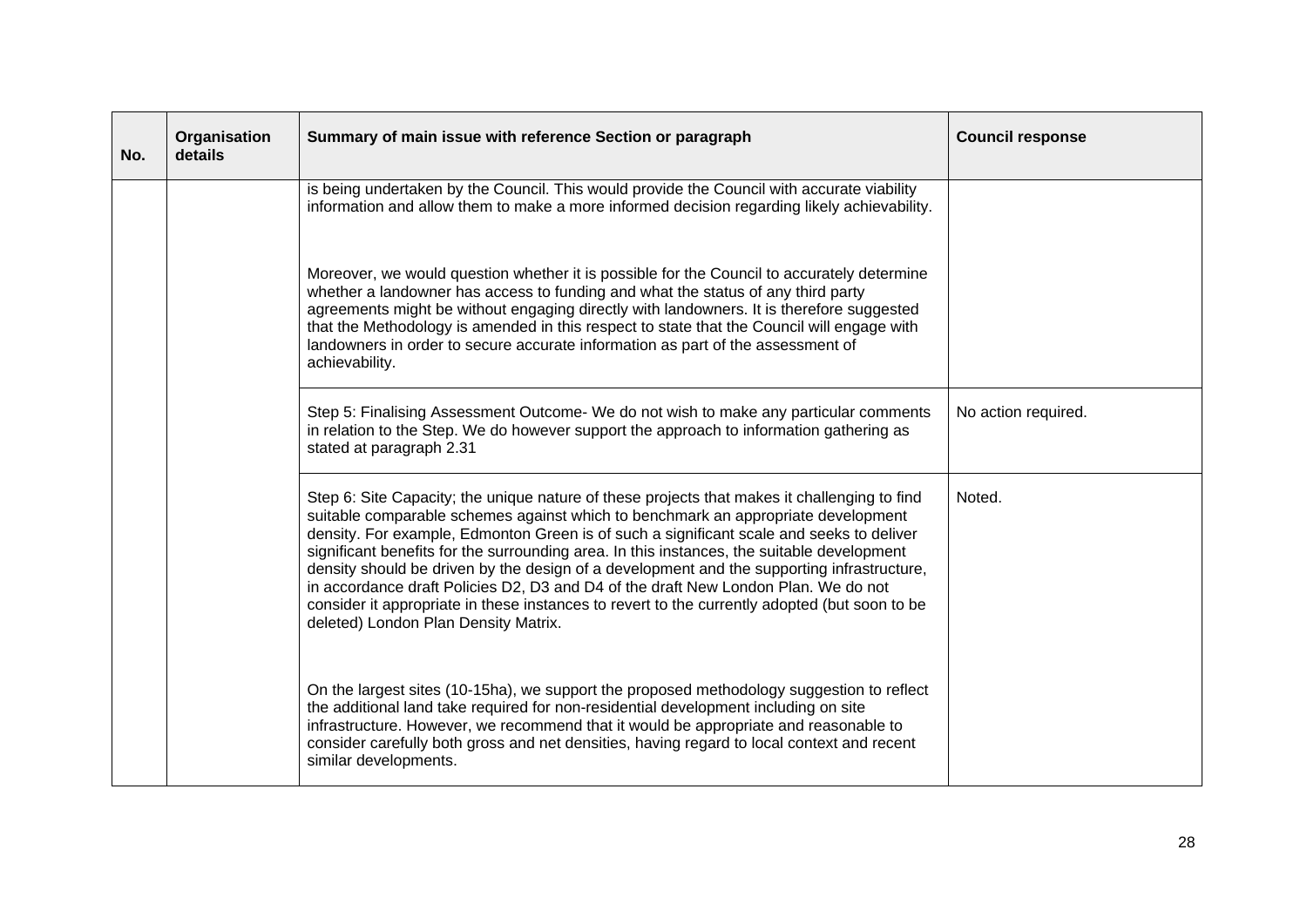| No. | Organisation<br>details                               | Summary of main issue with reference Section or paragraph                                                                                                                                                                                                                                                                                                                                                                                                                                                                            | <b>Council response</b>                            |
|-----|-------------------------------------------------------|--------------------------------------------------------------------------------------------------------------------------------------------------------------------------------------------------------------------------------------------------------------------------------------------------------------------------------------------------------------------------------------------------------------------------------------------------------------------------------------------------------------------------------------|----------------------------------------------------|
|     |                                                       |                                                                                                                                                                                                                                                                                                                                                                                                                                                                                                                                      |                                                    |
|     |                                                       | Stage 3: Determining Windfall Assessment                                                                                                                                                                                                                                                                                                                                                                                                                                                                                             | No action required.                                |
|     |                                                       | We note the proposed methodology and do not wish to make comments on this Stage at<br>this time.                                                                                                                                                                                                                                                                                                                                                                                                                                     |                                                    |
|     |                                                       | Stage four includes a review of the development needs of the borough. We acknowledge<br>the current uncertainties faced by the Council in identifying their housing need. It is<br>considered that either housing target presents a significant challenge and it is therefore<br>critical that the Council considers all suitable and deliverable housing development sites in<br>detail and wherever possible, in discussion with landowners and stakeholders.                                                                      | Noted. No action required.                         |
|     |                                                       |                                                                                                                                                                                                                                                                                                                                                                                                                                                                                                                                      | No action required.                                |
|     |                                                       | Stage 5: Assessing Core Outputs                                                                                                                                                                                                                                                                                                                                                                                                                                                                                                      |                                                    |
|     |                                                       | We note the proposed methodology and do not wish to make comments on this Stage at<br>this time.                                                                                                                                                                                                                                                                                                                                                                                                                                     |                                                    |
| 020 | Savills on behalf<br>of City and<br>Suburban<br>Homes | A number of the same issues and concerns as highlighted within the representation on<br>behalf of Crosstree Real Estate LLP are raised. These are not repeated for the sake of<br>brevity. Additional unique comments are noted below.                                                                                                                                                                                                                                                                                               | $n/a$ – see above.                                 |
|     |                                                       | Question the inclusion of 'Notified Safety Zones' within absolute constraints. Whilst we do<br>not support development in actively dangerous zones, we would like to ensure that<br>decommissioned sites, for example redundant gas holders that may still be within this zone,<br>are not discounted from the assessment. It is considered that utilising these sites which are<br>capable of remediation will provide additional land for housing and employment and could<br>therefore be considered where possible and relevant. | Notified Safety Zones will be<br>moved to Level 2. |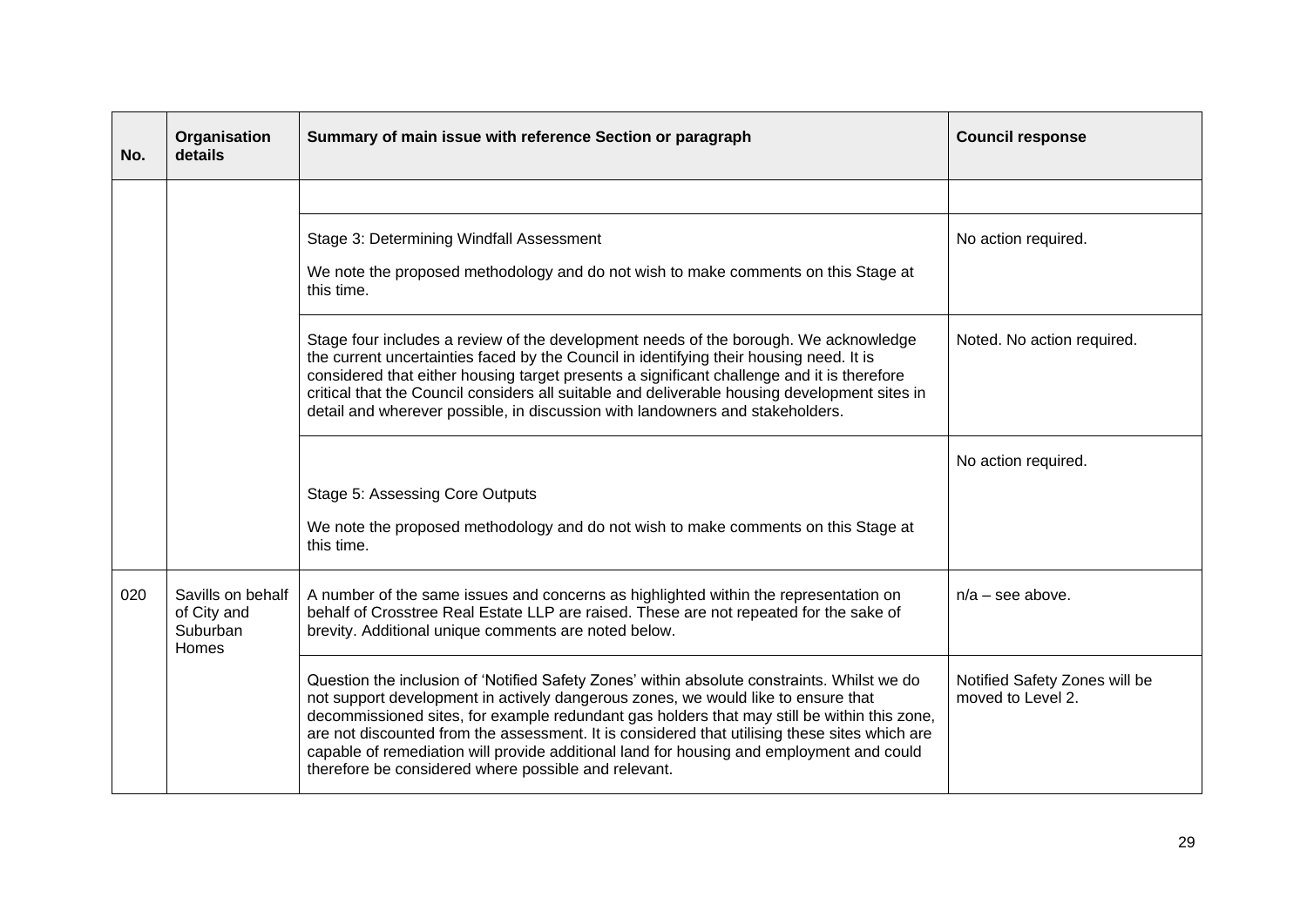| No. | Organisation<br>details                    | Summary of main issue with reference Section or paragraph                                                                                                                                                                                                                                                                                                                                                                                                                                                                                                                                                                                                                                                                                                                                                                                                                                                                                            | <b>Council response</b>                                                                                                                                                                                                                                                                                                                                                                                                     |
|-----|--------------------------------------------|------------------------------------------------------------------------------------------------------------------------------------------------------------------------------------------------------------------------------------------------------------------------------------------------------------------------------------------------------------------------------------------------------------------------------------------------------------------------------------------------------------------------------------------------------------------------------------------------------------------------------------------------------------------------------------------------------------------------------------------------------------------------------------------------------------------------------------------------------------------------------------------------------------------------------------------------------|-----------------------------------------------------------------------------------------------------------------------------------------------------------------------------------------------------------------------------------------------------------------------------------------------------------------------------------------------------------------------------------------------------------------------------|
| 021 | Savills_<br><b>Brimsdown</b><br>Landowners | A number of the same issues and concerns as highlighted within the representation on<br>behalf of Crosstree Real Estate LLP are raised. These are not repeated for the sake of<br>brevity. Additional unique comments are noted below.                                                                                                                                                                                                                                                                                                                                                                                                                                                                                                                                                                                                                                                                                                               | $n/a$ – see above.                                                                                                                                                                                                                                                                                                                                                                                                          |
|     |                                            | Broadly support the list of data sources in Stage 1. Suggest that the above table of data<br>sources is updated to include any sites that are currently being progressed in discussion<br>with the Council, outside of the standard pre-application channels and in particular, those<br>that are confidential.                                                                                                                                                                                                                                                                                                                                                                                                                                                                                                                                                                                                                                      | The Council will consider sites<br>which have been submitted by<br>developers as part of the Call for<br>Sites. Developers in initial<br>discussions are invited to submit a<br>Call for Sites submission.                                                                                                                                                                                                                  |
|     |                                            | Step 2 - Assessing availability - We do not object to the definition of 'potentially available'<br>land. However, we would like to note that strategic scale development opportunity sites are<br>likely to come with unresolved land ownership considerations and that this is typical of<br>development proposals at that scale. Given the significant contribution towards housing<br>land supply that such types of development can make, we would request that the Council<br>recognise this as part of their assessment and do not consider sites that have yet to be<br>resolved land ownership discussions as being undesirable, particularly if Officers are not in<br>discussion with the relevant landowners and stakeholders to discuss this matter.                                                                                                                                                                                     | Noted. This will be reviewed in<br>line with guidance.                                                                                                                                                                                                                                                                                                                                                                      |
|     |                                            | Step 3 - Assessing Suitability - The Methodology states that sites will be tested against a<br>range of criteria as part of this step. These criteria include employment. As currently worded<br>we consider the criteria to be overly restrictive and at odds with draft Intent to Publish New<br>London Plan policy E7.<br>The draft methodology's stance on the assessment of sites in economic use would<br>effectively preclude co-location of residential development alongside designated LSIS and<br>sites that are currently in and will continue to remain in economic use. Suggests addition of<br>following wording: "Sites which are currently designated for economic uses and are capable<br>of co-locating residential uses within them in accordance with the requirement of draft Policy<br>E7 of the draft New London Plan (or any subsequent replacement policy), will generally be<br>deemed potentially suitable for housing." | Sites which are currently<br>designated LSIS or are<br>undesignated sites in industrial<br>use are potentially capable of co-<br>locating residential uses within<br>them in accordance with the<br>requirement of draft Policy E7 of<br>the draft New London Plan (i.e. no<br>net loss of industrial capacity and<br>no adverse impacts on the actual<br>or potential functioning of the<br>surrounding area as a business |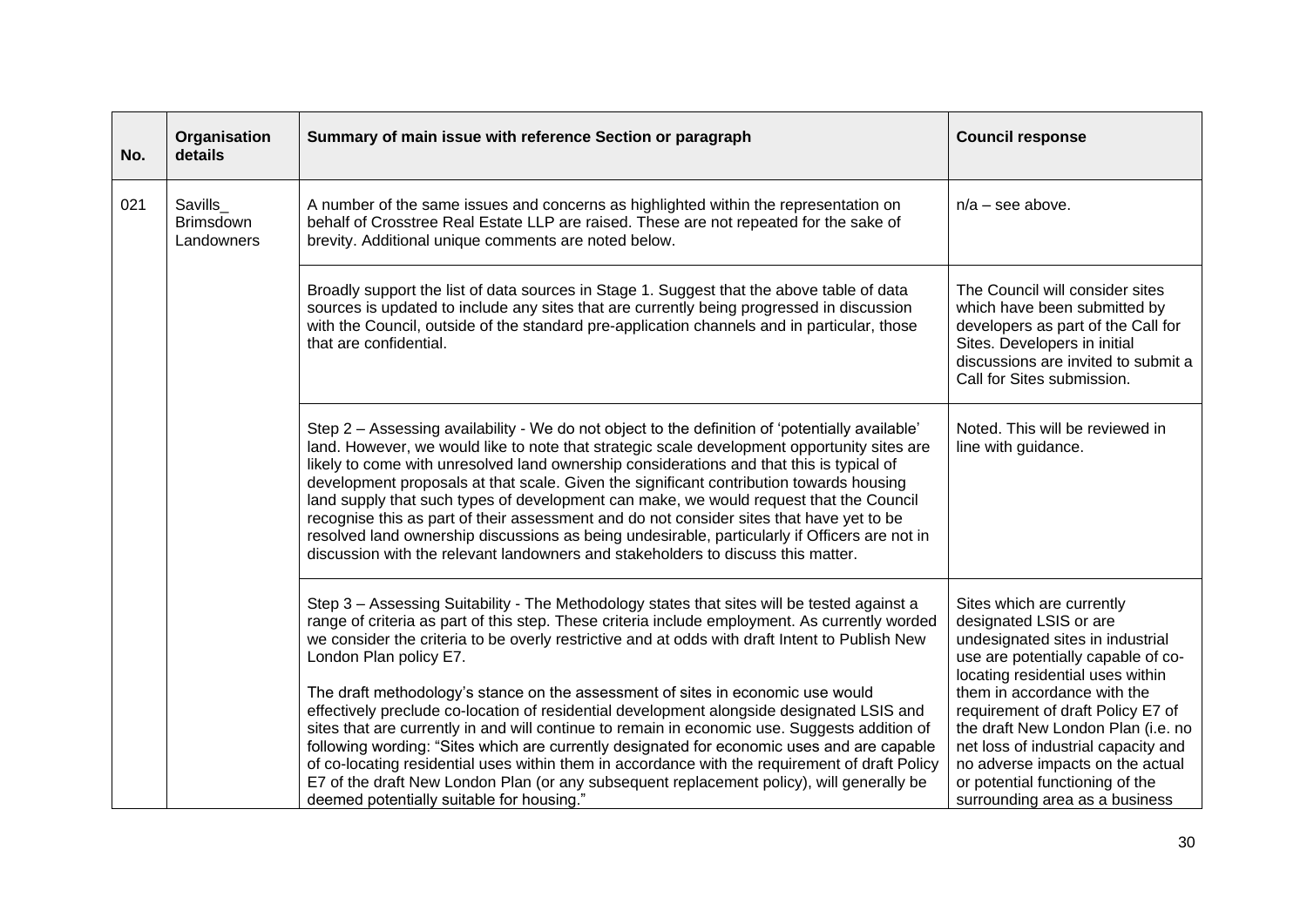| No. | Organisation<br>details                              | Summary of main issue with reference Section or paragraph                                                                                                                                                                                                                                                                                                                                         | <b>Council response</b>                                                                                                                                                                                                                                                                                                                                                                                  |
|-----|------------------------------------------------------|---------------------------------------------------------------------------------------------------------------------------------------------------------------------------------------------------------------------------------------------------------------------------------------------------------------------------------------------------------------------------------------------------|----------------------------------------------------------------------------------------------------------------------------------------------------------------------------------------------------------------------------------------------------------------------------------------------------------------------------------------------------------------------------------------------------------|
|     |                                                      | Notwithstanding, the sites with policy constraints to be considered within Table 5 includes<br>SIL and LSIS which appears to be at odds with paragraph 2.22 of the draft SHLAA<br>methodology.                                                                                                                                                                                                    | location). Such sites will generally<br>be deemed potentially suitable for<br>some housing.'                                                                                                                                                                                                                                                                                                             |
| 022 | Highways<br>England                                  | Having examined the Enfield's Draft Strategic Housing Land Availability Assessment<br>(SHLAA) Methodology Consultation, we do not have any comments to make on the<br>proposed methodology and believe its methodology or policies will not materially affect the<br>safety, reliability and / or operation of the SRN (the tests set out in DfT C2/13 para's 9 & 10<br>and MHCLG NPPF para 109). | No action required.                                                                                                                                                                                                                                                                                                                                                                                      |
| 023 | Savills on behalf<br>of Comer Group<br>Vicarage Farm | Do not have any observations on the methodology per se, which appears to follow the<br>London Plan SHLAA Methodology, however, we do have some detailed comments on a<br>specific aspect of the approach. Concerned that the inclusion of Flood Zone 3 within Table<br>5 should not automatically preclude sites where this only applies to a portion of the site.                                | Noted. Further clarity will be<br>provided within the final SHLAA<br>methodology.                                                                                                                                                                                                                                                                                                                        |
| 024 | Conservative<br>Group                                | Mentions that the two weeks consultations is limited and not been properly publicised.                                                                                                                                                                                                                                                                                                            | The concern is noted. The<br>consultation is not a statutory<br>consultation, but a technical<br>consultation to improve the<br>methodology. Public consultation<br>on the draft SHLAA methodology<br>is not mandatory. Nevertheless,<br>the council have sought views<br>from stakeholders to provide them<br>the opportunity to input and help<br>refine the methodology before we<br>begin the study. |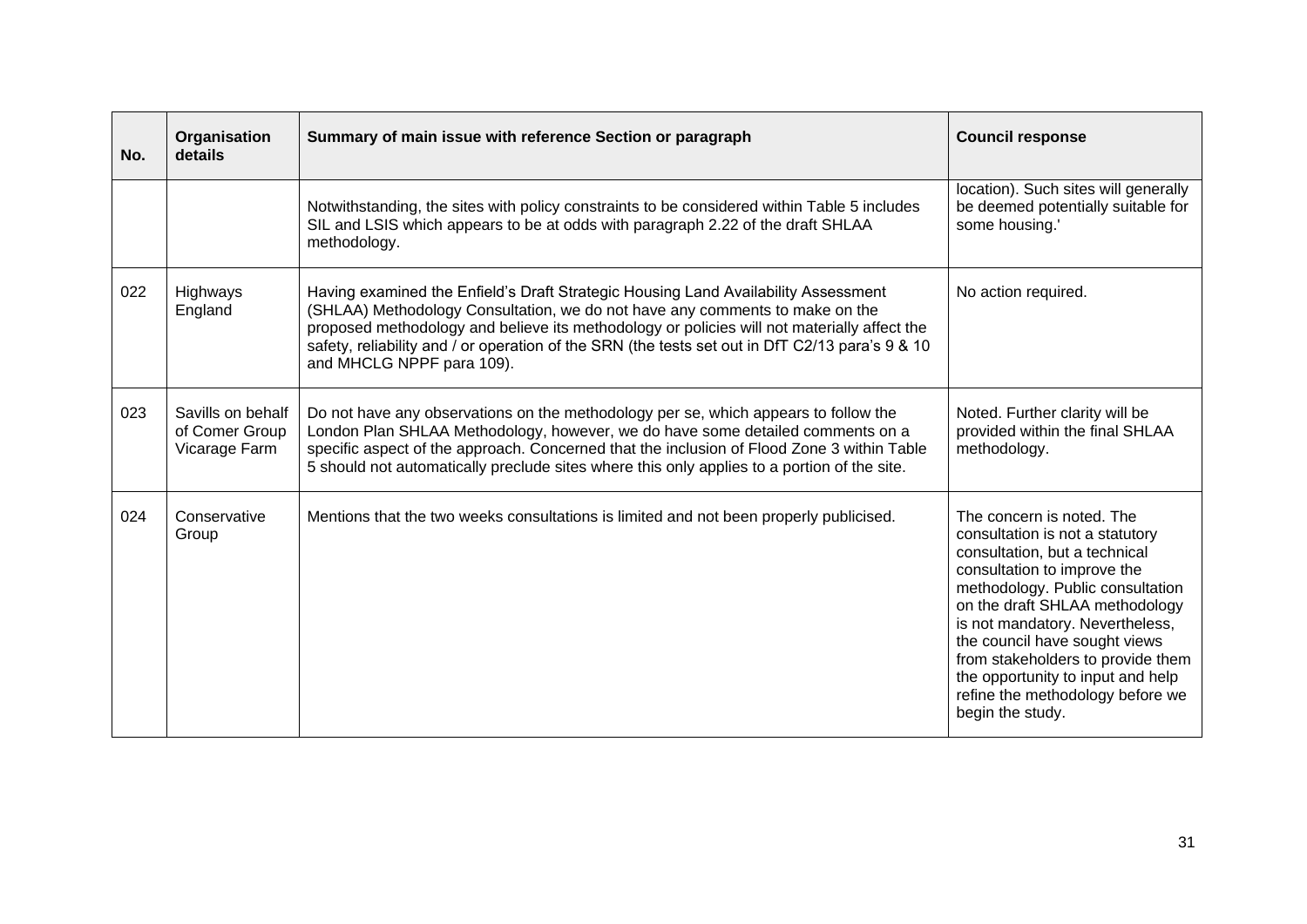| No. | Organisation<br>details | Summary of main issue with reference Section or paragraph                                                                                                                                                                                                                | <b>Council response</b>                                                                                                                                                                                                                                                                                                   |
|-----|-------------------------|--------------------------------------------------------------------------------------------------------------------------------------------------------------------------------------------------------------------------------------------------------------------------|---------------------------------------------------------------------------------------------------------------------------------------------------------------------------------------------------------------------------------------------------------------------------------------------------------------------------|
|     |                         | Object to proposed discretionary changes in the criteria for development within the Green<br>Belt, Metropolitan Open Land, Public Open space and Local Green Space that have been<br>included.                                                                           | Noted.                                                                                                                                                                                                                                                                                                                    |
|     |                         | Given that the proposed methodology seeks to widen the number of sites and areas within<br>the borough that are to be considered available for housing development, it is odd that in<br>paragraphs 2.15-2.20 it should severely restrict the criteria for availability. | The approach to assessing<br>availability will be in line with<br>Planning Practice Guidance.                                                                                                                                                                                                                             |
|     |                         | The NPPF states that it is important that plan-makers do not simply rely on sites that they<br>have been informed about, but actively identify sites through the desk-top review process<br>that may assist in meeting the development needs of an area.                 | Noted. The National Planning<br>Practice Guidance also requires<br>sites to be considered in relation<br>to their availability. Factors that<br>can be considered when<br>assessing availability include<br>where there is confidence that<br>there are no legal or ownership<br>impediments to development. <sup>4</sup> |
|     |                         | Main concerns are reflected in responses we have seen from interested local organisations<br>relate to all the Level 2 sites, particularly with respect to Green Belt and MOL. Have similar<br>objections to other Level 2 sites within Table 5.                         | See above responses in relation<br>to Green Belt, and Agricultural<br>Land.                                                                                                                                                                                                                                               |
|     |                         | Although Government guidance encourages a comprehensive review of all land assets, it<br>doesn't require Council's to look for reasons to de-designate the Green Belt or MOL. This<br>was confirmed by the Mayor of London in a letter in February 2019.                 | Noted.                                                                                                                                                                                                                                                                                                                    |

<sup>4</sup> Paragraph: 019 Reference ID: 3-019-20190722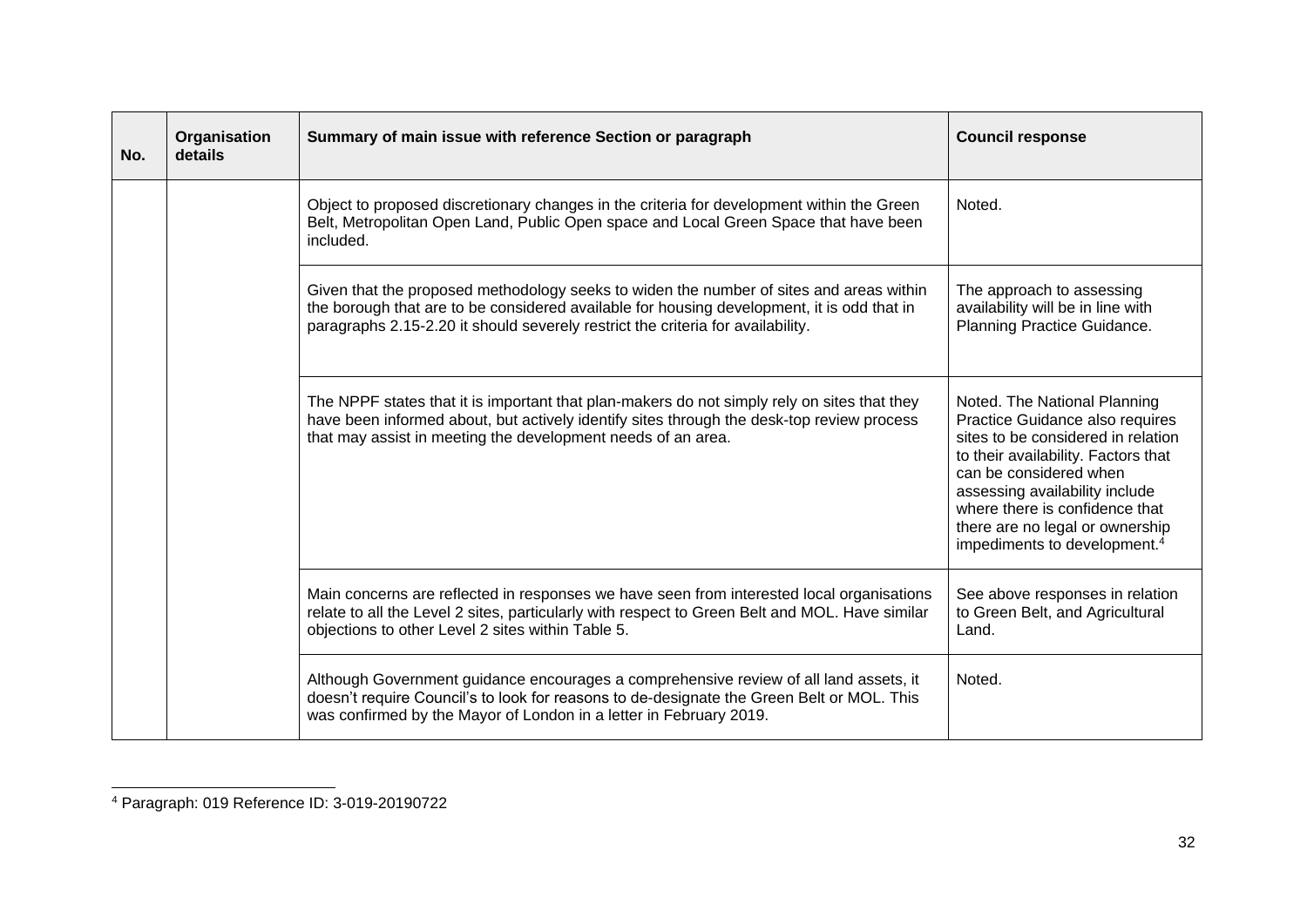| No. | Organisation<br>details | Summary of main issue with reference Section or paragraph                                                                                                                                                                                                                                                                                                                                                                                                                                                                                                                                                                                                                                                                                                                                                                                                                                                                                                                                                                                                                                                                                                                                      | <b>Council response</b>                                                                                                                         |
|-----|-------------------------|------------------------------------------------------------------------------------------------------------------------------------------------------------------------------------------------------------------------------------------------------------------------------------------------------------------------------------------------------------------------------------------------------------------------------------------------------------------------------------------------------------------------------------------------------------------------------------------------------------------------------------------------------------------------------------------------------------------------------------------------------------------------------------------------------------------------------------------------------------------------------------------------------------------------------------------------------------------------------------------------------------------------------------------------------------------------------------------------------------------------------------------------------------------------------------------------|-------------------------------------------------------------------------------------------------------------------------------------------------|
|     |                         | Dismayed that exercise may have to be revisited if not enough sites are found.                                                                                                                                                                                                                                                                                                                                                                                                                                                                                                                                                                                                                                                                                                                                                                                                                                                                                                                                                                                                                                                                                                                 | Subsequent reviews will be<br>undertaken in line with national<br>planning practice guidance.                                                   |
|     |                         | Recommend that all brownfield sites within the borough where development potential is<br>currently unknown should be identified and included in this exercise.                                                                                                                                                                                                                                                                                                                                                                                                                                                                                                                                                                                                                                                                                                                                                                                                                                                                                                                                                                                                                                 | The Council will take a<br>proportionate approach, in line<br>with national planning practice<br>guidance, to inclusion of<br>Brownfield sites. |
|     |                         | Recommend that existing Green Belt and other green spaces are afforded maximum<br>protection possible.                                                                                                                                                                                                                                                                                                                                                                                                                                                                                                                                                                                                                                                                                                                                                                                                                                                                                                                                                                                                                                                                                         | Noted.                                                                                                                                          |
| 025 | Walbrook<br>Planning    | This representation states that the draft methodology positively engages with the spectrum<br>of criteria, policies and constraints that need to be assessed in the SHLAA. It represents a<br>strong basis due to its consistency with PPG, its breadth of issues covered and the<br>proactive stance it takes towards acknowledging the potential for sites to have individual<br>merit to overcome certain constraints, such as Green Belt land. As such Walbrook Planning<br>believe it does not need extensive or structural changes, rather just the addition of more<br>detail and certainty for specific aspects of the suitability assessment. Overall, the structure<br>and criteria for sites to be considered within the SHLAA appears to be suitable and well-<br>reasoned within the methodology.<br>A key strength of the draft methodology is the consistency in how sites will be categorised<br>against the four assessments listed (as demonstrated in Tables 4, 6, 7 and 8). It is<br>recommended that this classification is maintained to ensure the legibility of the final SHLAA<br>report, and such that the reasons for excluding a site are justified and evidenced. | Noted. No action required.                                                                                                                      |
|     |                         | The criteria within Level 1 (sites to be excluded) are all justifiable constraints that will<br>prevent any development from occurring where they are present. Table 5 is effective in<br>demonstrating the divide between what can be determined 'absolute constraints' and those                                                                                                                                                                                                                                                                                                                                                                                                                                                                                                                                                                                                                                                                                                                                                                                                                                                                                                             | Noted. No action required.                                                                                                                      |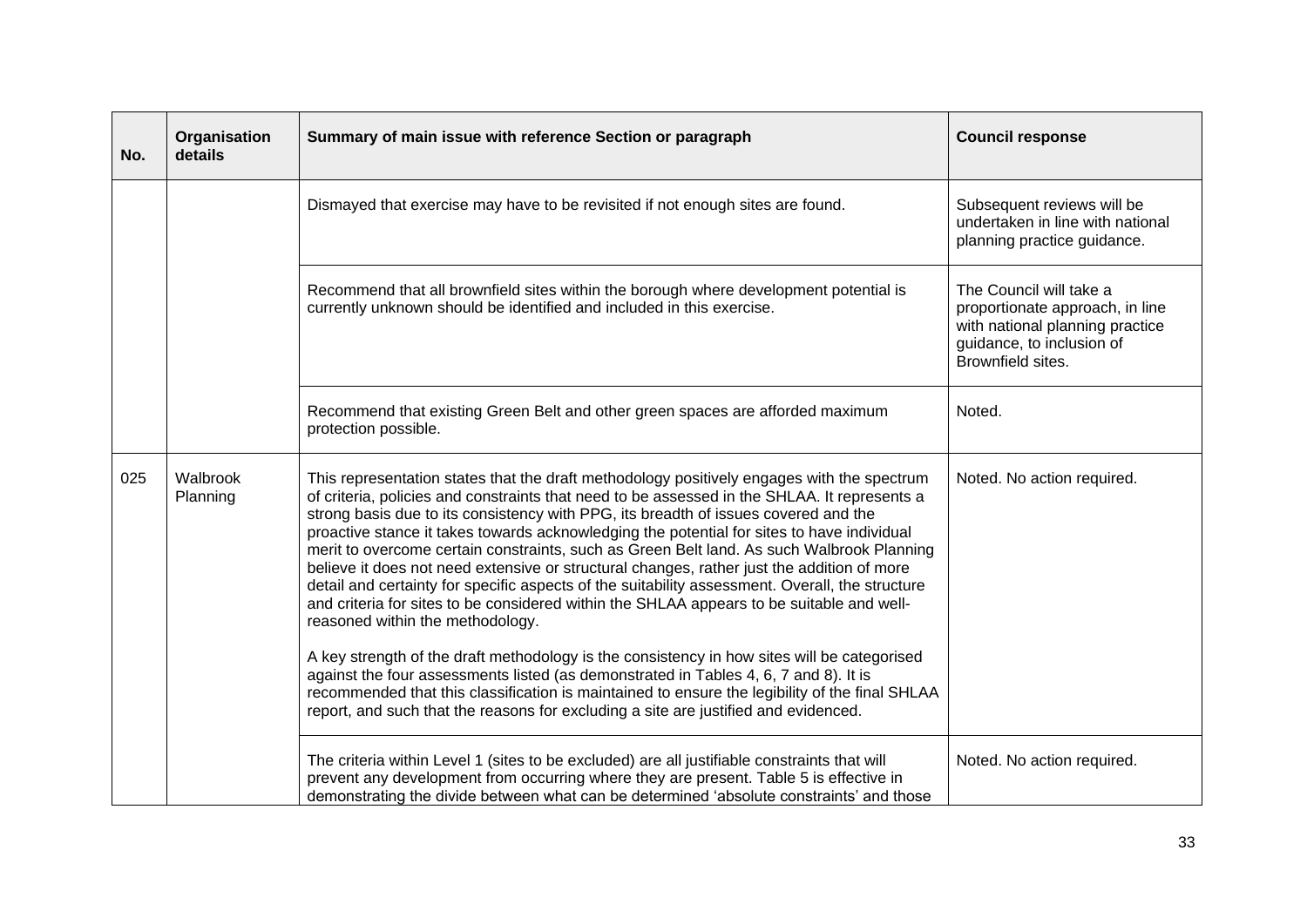| No. | Organisation<br>details | Summary of main issue with reference Section or paragraph                                                                                                                                                                                                                                                                                                                                                                                                                                                                                                                                                                                                                                                                                                                                                                       | <b>Council response</b>                                                                                                                                                                                                                      |
|-----|-------------------------|---------------------------------------------------------------------------------------------------------------------------------------------------------------------------------------------------------------------------------------------------------------------------------------------------------------------------------------------------------------------------------------------------------------------------------------------------------------------------------------------------------------------------------------------------------------------------------------------------------------------------------------------------------------------------------------------------------------------------------------------------------------------------------------------------------------------------------|----------------------------------------------------------------------------------------------------------------------------------------------------------------------------------------------------------------------------------------------|
|     |                         | that may still warrant consideration of a site. It is promising to see that certain<br>characteristics and designations such as Green Belt land, are situated within Level 2 of<br>Table 5. The methodology appears to strike a good balance between applying the<br>implications of constraints to sites and still considering them on a site by site basis.                                                                                                                                                                                                                                                                                                                                                                                                                                                                   |                                                                                                                                                                                                                                              |
|     |                         | The draft methodology states that evidence from landowners/promoters will be taken into<br>account to determine the availability of sites. Whilst this is a good action to take, the other<br>assessment steps fail to mention collaboration with landowners/promoters. In order to<br>improve upon the draft methodology, Walbrook Planning propose that the potential for<br>dialogue between landowners/promoters and the Borough is present at each step of the<br>assessment process.                                                                                                                                                                                                                                                                                                                                      | Noted. The Council will work<br>collaboratively with landowners /<br>promoters as required.                                                                                                                                                  |
|     |                         | Due to the nature of assessing land for development potential, there is some overlap<br>between a SHLAA report and a Green Belt Review. Walbrook Planning feel there needs to<br>be greater detail in the methodology to ensure sites are assessed at a microscale. Green<br>Belt reviews are often too broad-brush in nature which results in smaller scale parcels within<br>a wider area not being given the due consideration they concern. This was picked up at St<br>Albans Local Plan examination by the inspector. Green Belt Reviews rarely identify sites<br>down to the scale that will be considered in the SHLAA. This can mean that smaller sites<br>which may make a lower contribution to the Green Belt purposes in isolation, are<br>aggregated into larger parcels that are classed as strongly performing. | Noted. The SHLAA will be a living<br>document that is updated<br>annually. This will allow the<br>SHLAA findings to be updated<br>and revised following publication<br>of any technical evidence relating<br>to the Green Belt.              |
|     |                         | The draft methodology indicates that exceptions to consideration of Green Belt sites might<br>occur in strong performing areas, for example where sites are previously developed. There<br>are a number of uncertainties and questions that arise from the lack of detail, including but<br>not limited to:<br>How will sites that are previously developed be identified?<br>$\bullet$<br>Will the SHLAA only consider sites that are fully previously developed, or will<br>$\bullet$<br>partially developed sites be included?                                                                                                                                                                                                                                                                                               | PDL sites will be identified<br>in line with the NPPF<br>definition.<br>The Council will consider<br>all sites from the sources<br>listed in Stage 1. Where<br>sites contain a mixture of<br>PDL and greenfield land<br>the approach will be |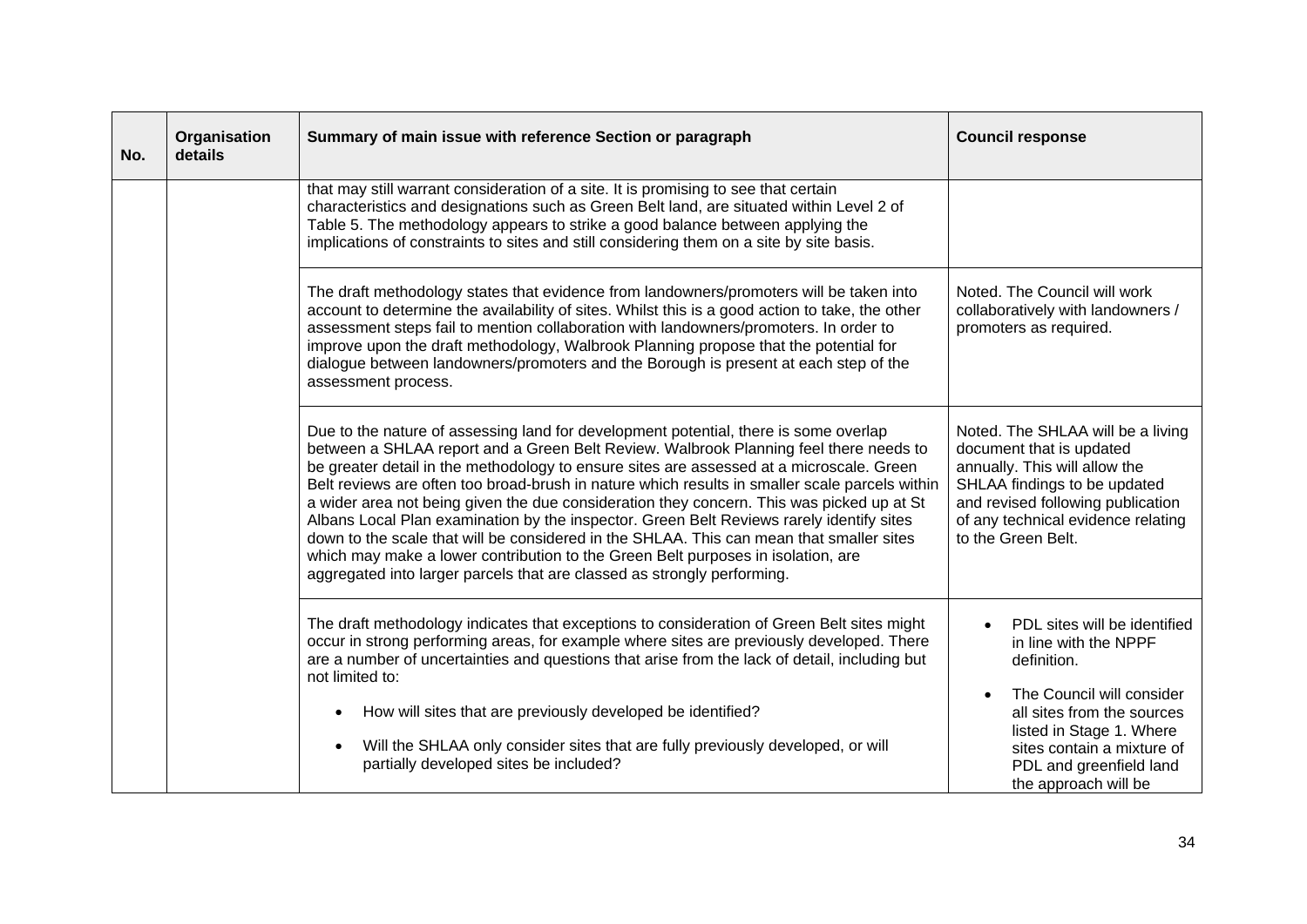| No. | Organisation<br>details                                                    | Summary of main issue with reference Section or paragraph                                                                                                                                                                                                                                                                                                                                                                                                                                                                      | <b>Council response</b>                                                                                                                                                                                                                                                                                                                          |
|-----|----------------------------------------------------------------------------|--------------------------------------------------------------------------------------------------------------------------------------------------------------------------------------------------------------------------------------------------------------------------------------------------------------------------------------------------------------------------------------------------------------------------------------------------------------------------------------------------------------------------------|--------------------------------------------------------------------------------------------------------------------------------------------------------------------------------------------------------------------------------------------------------------------------------------------------------------------------------------------------|
|     |                                                                            | Will there be engagement with landowners/promoters to clarify whether a site is<br>$\bullet$<br>previously developed if the evidence is unclear?<br>Should previously developed sites include those without formal confirmation of their<br>$\bullet$<br>PDL status, and also include consideration of the built form on site?                                                                                                                                                                                                 | clarified and applied<br>consistently.<br>Engagement with<br>landowners will take place<br>if required.                                                                                                                                                                                                                                          |
|     |                                                                            | The sustainability of a site's location is a key factor that should be included in the SHLAA,<br>but the current methodology does not, in Walbrook Planning's view, provide adequate detail<br>on how this will be considered. It should be specified within the methodology that different<br>facets of sustainability (e.g. access to transport, shops, open space, community facilities,<br>etc.) will each be considered in order to provide a more detailed analysis of the connectivity<br>and sustainability of a site. | Noted. The proposed approach<br>will be reviewed and revised as<br>required.                                                                                                                                                                                                                                                                     |
| 026 | <b>HGH Consulting</b><br>on behalf of<br><b>Landvest Crews</b><br>Hill Ltd | Landvest supports the SHLAA Methodology. The Park View Nursery site (Parkview Place)<br>has been submitted to the Council as part of the earlier 'Call for Sites' consultation.                                                                                                                                                                                                                                                                                                                                                | Noted. No action required.                                                                                                                                                                                                                                                                                                                       |
| 027 | Hadley Wood<br>Association                                                 | The Hadley Wood Neighbourhood Planning Forum strongly objects to proposed changes in<br>the criteria for development within the Green Belt, MOL, Public Open Space and Local<br>Green Space that are included in the draft SHLAA.                                                                                                                                                                                                                                                                                              | Noted.                                                                                                                                                                                                                                                                                                                                           |
|     |                                                                            | They note that there has been no public notification and this does not even appear on the<br>Current Consultation page of the Enfield Council website, plus a period of only 2 weeks is<br>totally inadequate for changes of such significance                                                                                                                                                                                                                                                                                 | The concern is noted. The<br>consultation is not a statutory<br>consultation, but a technical<br>consultation to improve the<br>methodology. Public consultation<br>on the draft SHLAA methodology<br>is not mandatory. Nevertheless,<br>the council have sought views<br>from stakeholders to provide them<br>the opportunity to input and help |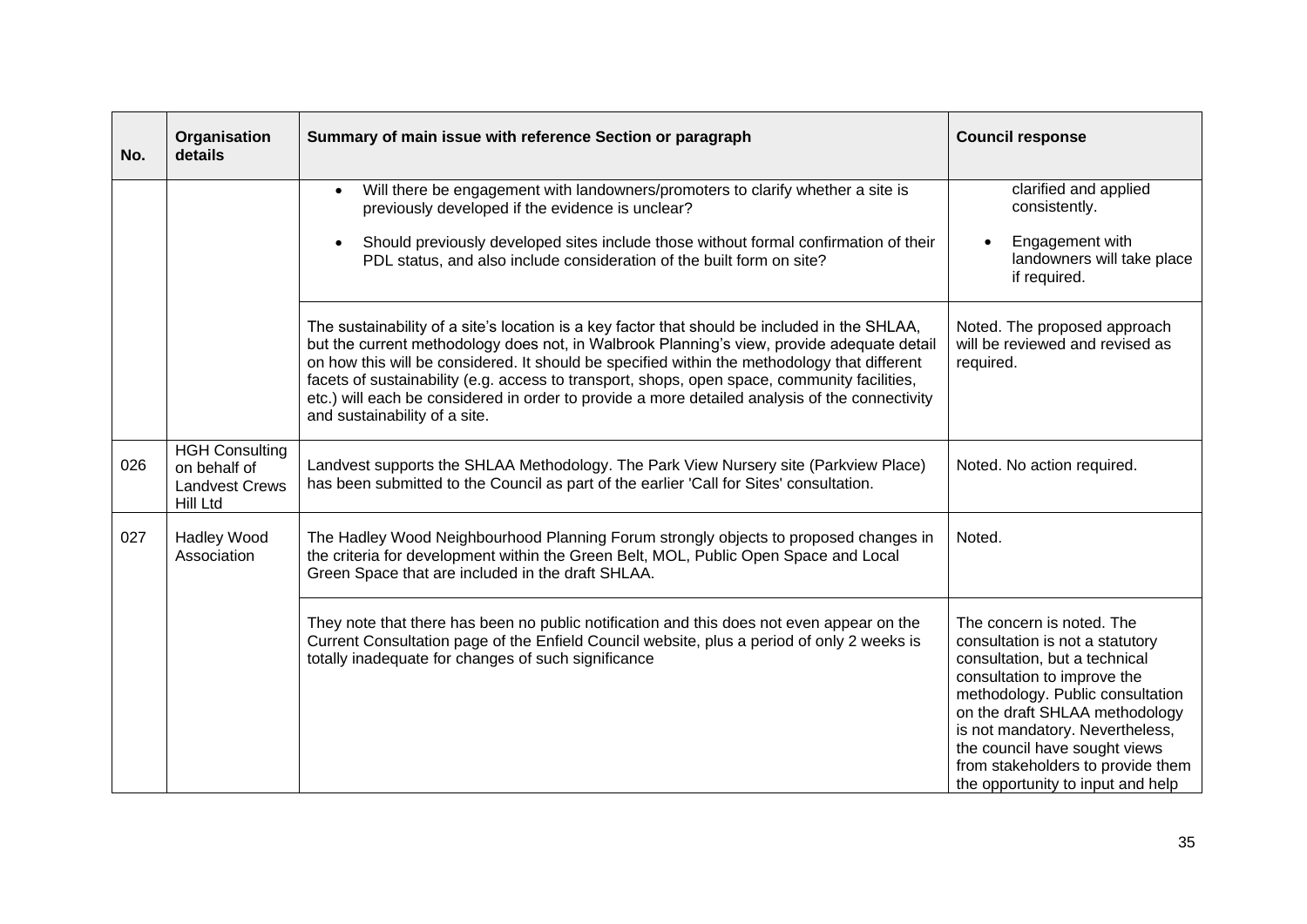| No. | Organisation<br>details        | Summary of main issue with reference Section or paragraph                                                                                                                                                                                                                                                                                                                                                                                                                                       | <b>Council response</b>                                                                                                                                                                                                                                                      |
|-----|--------------------------------|-------------------------------------------------------------------------------------------------------------------------------------------------------------------------------------------------------------------------------------------------------------------------------------------------------------------------------------------------------------------------------------------------------------------------------------------------------------------------------------------------|------------------------------------------------------------------------------------------------------------------------------------------------------------------------------------------------------------------------------------------------------------------------------|
|     |                                |                                                                                                                                                                                                                                                                                                                                                                                                                                                                                                 | refine the methodology before we<br>begin the study.                                                                                                                                                                                                                         |
| 028 | The Enfield<br>Society         | The Enfield Society has two main concerns with the Draft Strategic Housing Land<br>Availability Assessment Methodology -<br>• That there is insufficient reference to the need to protect the Green Belt &                                                                                                                                                                                                                                                                                      | The purpose of the SHLAA is not<br>to restate policy.                                                                                                                                                                                                                        |
|     |                                | . That the document submitted by the Society in partnership with Enfield Roadwatch and<br>CPRE under the 'call for sites' has not been fully investigated. Recognising sites must be<br>shown to be available, it notes that "If there are doubts about a site it can be identified as<br>potential development in the 10- or 15-year periods."                                                                                                                                                 | Noted.                                                                                                                                                                                                                                                                       |
|     |                                | They mention in paragraph 2.18 of the draft methodology,  that the Council would carry<br>out proportionate investigation and evidence gathering about such sites. If the submitted<br>documentation was not reviewed as such we would ask that the Council amend the<br>methodology to include all submissions by third parties, at any time, perhaps acknowledging<br>that the Council may not have the resources to investigate all sites and that priority is given<br>to the larger sites. | The proposed approach to<br>assessing availability is in line<br>with the planning practice<br>guidance.                                                                                                                                                                     |
| 029 | Natural England                | Natural England provided a generic advice on key natural environment considerations in<br>line with the National Planning Policy Framework, such as Landscape, Biodiversity and<br>Avoiding harm to priority habitats, ecological networks and priority and/or legally protected<br>species populations. As they do not have staff resources available to provide bespoke<br>advice on SHLAAs.                                                                                                  | Noted. Methodology to be<br>reviewed in light of guidance and<br>amended as required.                                                                                                                                                                                        |
| 030 | Canal & Rivers<br><b>Trust</b> | Comment is on flood risk- while the Council will exclude sites in flood zone 3- there is no<br>reference to flood defences. The Canal & River Trust owns land in Enfield, and this is at risk<br>of flooding but is protected by defences.                                                                                                                                                                                                                                                      | Low and medium flood risk<br>categories are based on the<br>Environment Agency flood risk<br>data for rivers and sea. Areas in<br>high risk - Zone 3b - have been<br>collated from borough level<br><b>Strategic Flood Risk Assessments</b><br>(SFRAs). This aligns with the |